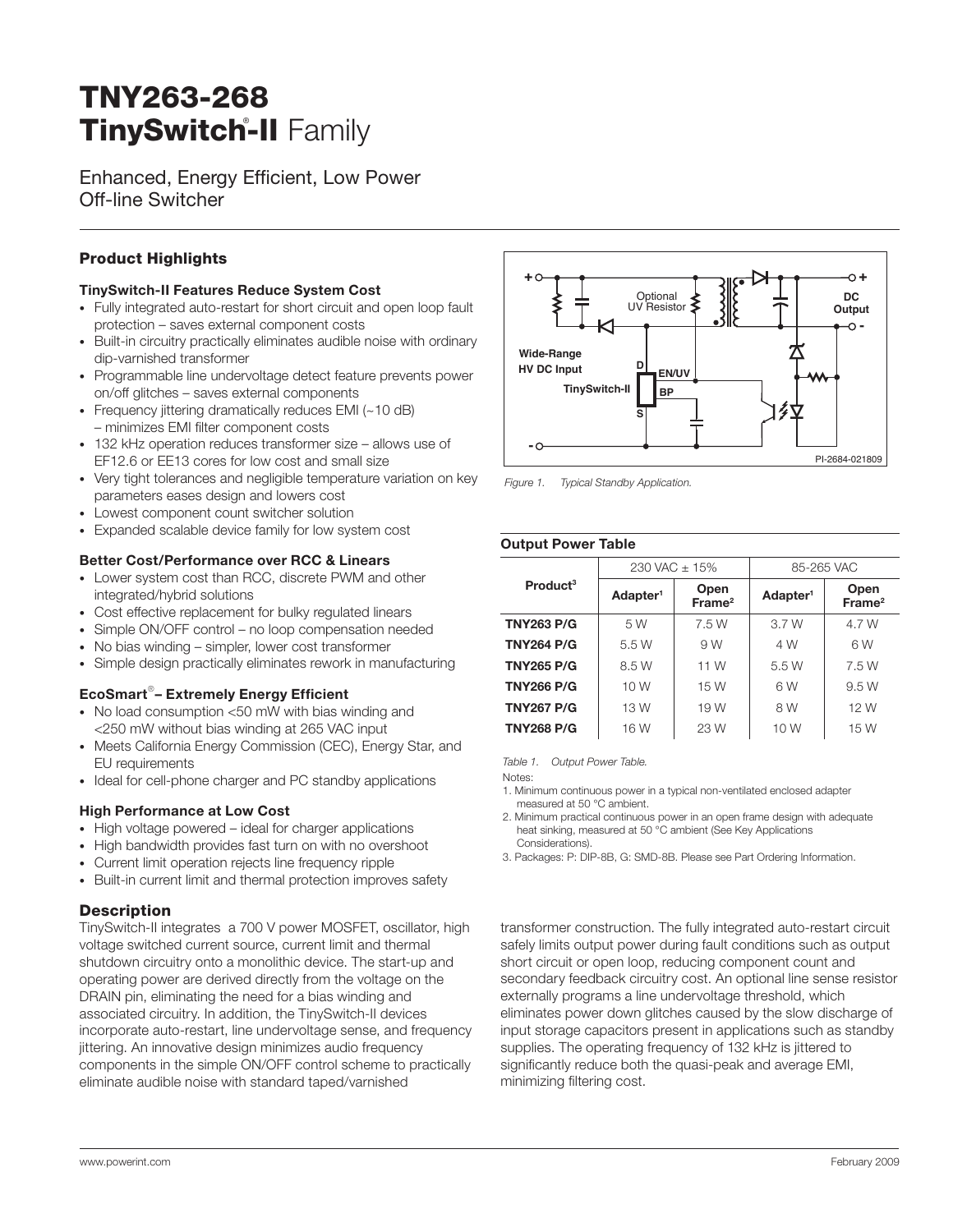

Figure 2. Functional Block Diagram.

#### **Pin Functional Description**

#### **DRAIN (D) Pin:**

Power MOSFET drain connection. Provides internal operating current for both start-up and steady-state operation.

#### **BYPASS (BP) Pin:**

Connection point for a 0.1 μF external bypass capacitor for the internally generated 5.8 V supply.

#### **ENABLE/UNDERVOLTAGE (EN/UV) Pin:**

This pin has dual functions: enable input and line undervoltage sense. During normal operation, switching of the power MOSFET is controlled by this pin. MOSFET switching is terminated when a current greater than 240 μA is drawn from this pin. This pin also senses line undervoltage conditions through an external resistor connected to the DC line voltage. If there is no external resistor connected to this pin, TinySwitch-II detects its absence and disables the line undervoltage function.

#### **SOURCE (S) Pin:**

Control circuit common, internally connected to output MOSFET source.



Figure 3. Pin Configuration.

#### **SOURCE (HV RTN) Pin:**

Output MOSFET source connection for high voltage return.

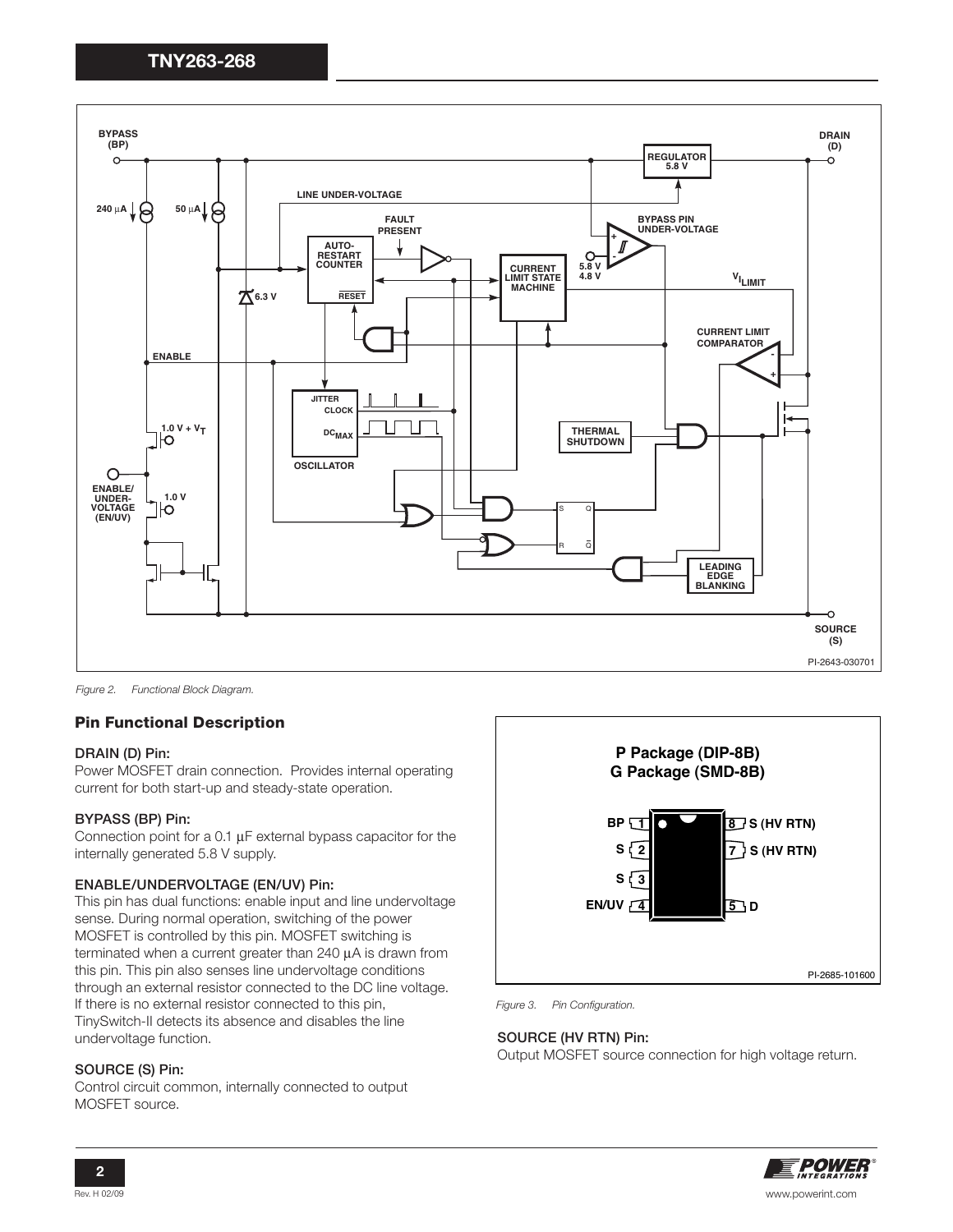### **TinySwitch-II Functional Description**

TinySwitch-II combines a high voltage power MOSFET switch with a power supply controller in one device. Unlike conventional PWM (pulse width modulator) controllers, TinySwitch-II uses a simple ON/OFF control to regulate the output voltage.

The TinySwitch-II controller consists of an oscillator, enable circuit (sense and logic), current limit state machine, 5.8 V regulator, BYPASS pin undervoltage circuit, overtemperature protection, current limit circuit, leading edge blanking and a 700 V power MOSFET. TinySwitch-II incorporates additional circuitry for line undervoltage sense, auto-restart and frequency jitter. Figure 2 shows the functional block diagram with the most important features.

#### **Oscillator**

The typical oscillator frequency is internally set to an average of 132 kHz. Two signals are generated from the oscillator: the maximum duty cycle signal  $(DC_{\text{max}})$  and the clock signal that indicates the beginning of each cycle.

The TinySwitch-II oscillator incorporates circuitry that introduces a small amount of frequency jitter, typically 8 kHz peak-to-peak, to minimize EMI emission. The modulation rate of the frequency jitter is set to 1 kHz to optimize EMI reduction for both average and quasi-peak emissions. The frequency jitter should be measured with the oscilloscope triggered at the falling edge of the DRAIN waveform. The waveform in Figure 4 illustrates the frequency jitter of the TinySwitch-II.

#### **Enable Input and Current Limit State Machine**

The enable input circuit at the EN/UV pin consists of a low impedance source follower output set at 1.0 V. The current through the source follower is limited to 240 μA. When the current out of this pin exceeds 240 μA, a low logic level (disable) is generated at the output of the enable circuit. This enable circuit output is sampled at the beginning of each cycle on the rising edge of the clock signal. If high, the power MOSFET is turned on for that cycle (enabled). If low, the power



MOSFET remains off (disabled). Since the sampling is done only at the beginning of each cycle, subsequent changes in the EN/UV pin voltage or current during the remainder of the cycle are ignored.

The current limit state machine reduces the current limit by discrete amounts at light loads when TinySwitch-II is likely to switch in the audible frequency range. The lower current limit raises the effective switching frequency above the audio range and reduces the transformer flux density, including the associated audible noise. The state machine monitors the sequence of EN/UV pin voltage levels to determine the load condition and adjusts the current limit level accordingly in discrete amounts.

Under most operating conditions (except when close to noload), the low impedance of the source follower keeps the voltage on the EN/UV pin from going much below 1.0 V in the disabled state. This improves the response time of the optocoupler that is usually connected to this pin.

#### **5.8 V Regulator and 6.3 V Shunt Voltage Clamp**

The 5.8 V regulator charges the bypass capacitor connected to the BYPASS pin to 5.8 V by drawing a current from the voltage on the DRAIN pin whenever the MOSFET is off. The BYPASS pin is the internal supply voltage node for the TinySwitch-II. When the MOSFET is on, the TinySwitch-II operates from the energy stored in the bypass capacitor. Extremely low power consumption of the internal circuitry allows TinySwitch-II to operate continuously from current it takes from the DRAIN pin. A bypass capacitor value of 0.1 μF is sufficient for both high frequency decoupling and energy storage.

In addition, there is a 6.3 V shunt regulator clamping the BYPASS pin at 6.3 V when current is provided to the BYPASS pin through an external resistor. This facilitates powering of TinySwitch-II externally through a bias winding to decrease the no-load consumption to about 50 mW.

#### **BYPASS Pin Undervoltage**

The BYPASS pin undervoltage circuitry disables the power MOSFET when the BYPASS pin voltage drops below 4.8 V. Once the BYPASS pin voltage drops below 4.8 V, it must rise back to 5.8 V to enable (turn-on) the power MOSFET.

#### **Over Temperature Protection**

The thermal shutdown circuitry senses the die temperature. The threshold is typically set at 135 °C with 70 °C hysteresis. When the die temperature rises above this threshold the power MOSFET is disabled and remains disabled until the die temperature falls by 70 °C, at which point it is re-enabled. A large hysteresis of 70 °C (typical) is provided to prevent overheating of the PC board due to a continuous fault condition.

#### **Current Limit**

The current limit circuit senses the current in the power MOSFET. When this current exceeds the internal threshold  $(I_{LIMIT})$ , the power MOSFET is turned off for the remainder of

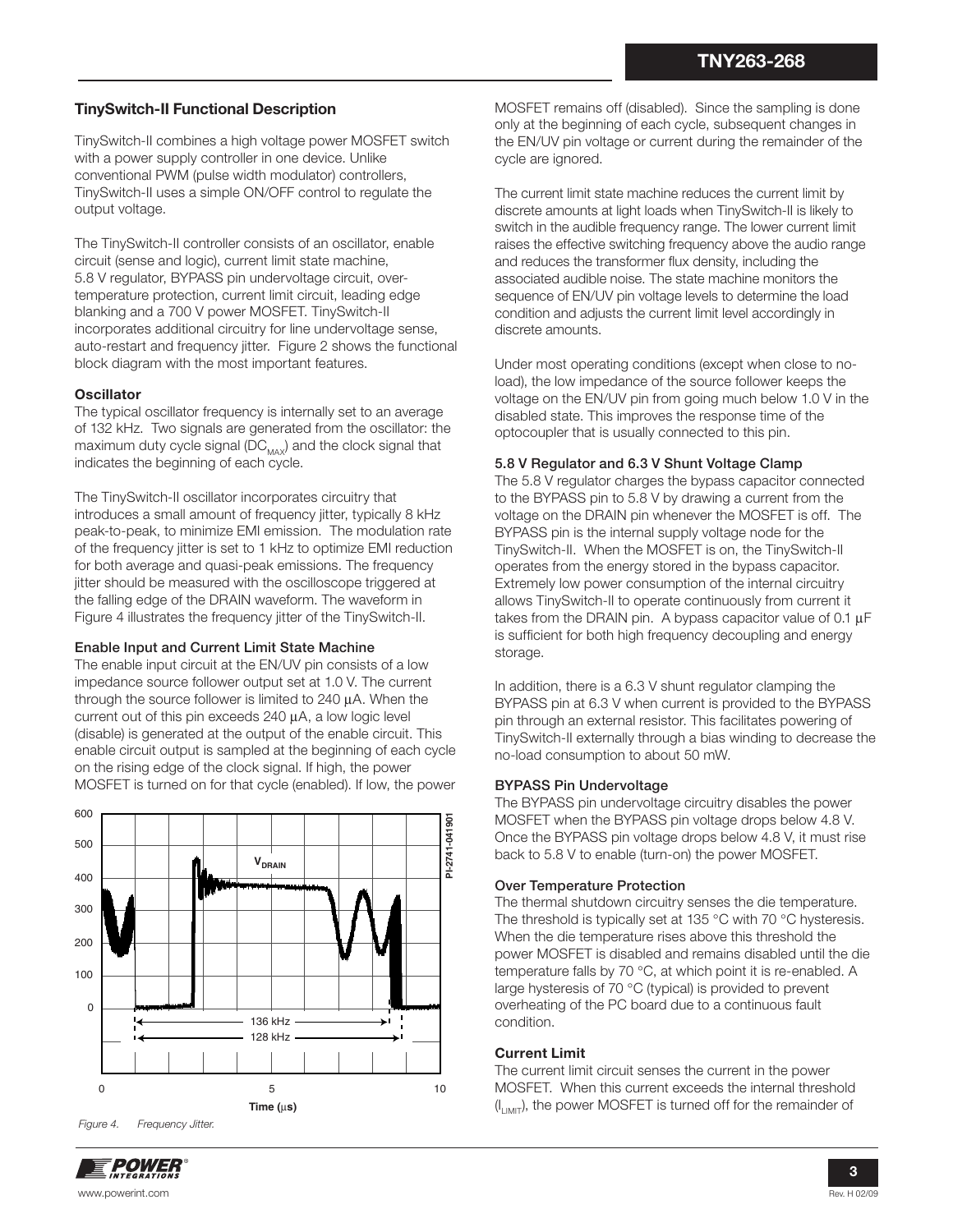that cycle. The current limit state machine reduces the current limit threshold by discrete amounts under medium and light loads.

The leading edge blanking circuit inhibits the current limit comparator for a short time  $(t_{\text{LE}})$  after the power MOSFET is turned on. This leading edge blanking time has been set so that current spikes caused by capacitance and secondaryside rectifier reverse recovery time will not cause premature termination of the switching pulse.

#### **Auto-Restart**

In the event of a fault condition such as output overload, output short circuit, or an open loop condition, TinySwitch-II enters into auto-restart operation. An internal counter clocked by the oscillator gets reset every time the EN/UV pin is pulled low. If the EN/UV pin is not pulled low for 50 ms, the power MOSFET switching is normally disabled for 850 ms (except in the case of line undervoltage condition, in which case it is disabled until the condition is removed). The auto-restart alternately enables and disables the switching of the power MOSFET until the fault condition is removed. Figure 5 illustrates auto-restart circuit operation in the presence of an output short circuit.

In the event of a line undervoltage condition, the switching of the power MOSFET is disabled beyond its normal 850 ms time until the line undervoltage condition ends.

#### **Line Undervoltage Sense Circuit**

The DC line voltage can be monitored by connecting an external resistor from the DC line to the EN/UV pin. During power-up or when the switching of the power MOSFET is disabled in auto-restart, the current into the EN/UV pin must exceed 49 μA to initiate switching of the power MOSFET. During power-up, this is accomplished by holding the BYPASS pin to 4.8 V while the line undervoltage condition exists. The



Figure 5. TinySwitch-II Auto-Restart Operation.

BYPASS pin then rises from 4.8 V to 5.8 V when the line undervoltage condition goes away. When the switching of the power MOSFET is disabled in auto-restart mode and a line undervoltage condition exists, the auto-restart counter is stopped. This stretches the disable time beyond its normal 850 ms until the line undervoltage condition ends.

The line undervoltage circuit also detects when there is no external resistor connected to the EN/UV pin (less than  $\sim$ 2  $\mu$ A into the pin). In this case the line undervoltage function is disabled.

# **TinySwitch-II Operation**

TinySwitch-II devices operate in the current limit mode. When enabled, the oscillator turns the power MOSFET on at the beginning of each cycle. The MOSFET is turned off when the current ramps up to the current limit or when the  $DC_{MAX}$  limit is reached. Since the highest current limit level and frequency of a TinySwitch-II design are constant, the power delivered to the load is proportional to the primary inductance of the transformer and peak primary current squared. Hence, designing the supply involves calculating the primary inductance of the transformer for the maximum output power required. If the TinySwitch-II is appropriately chosen for the power level, the current in the calculated inductance will ramp up to current limit before the  $DC_{MAX}$  limit is reached.

#### **Enable Function**

TinySwitch-II senses the EN/UV pin to determine whether or not to proceed with the next switching cycle as described earlier. The sequence of cycles is used to determine the current limit. Once a cycle is started, it always completes the cycle (even when the EN/UV pin changes state half way through the cycle). This operation results in a power supply in which the output voltage ripple is determined by the output capacitor, amount of energy per switch cycle and the delay of the feedback.

The EN/UV pin signal is generated on the secondary by comparing the power supply output voltage with a reference voltage. The EN/UV pin signal is high when the power supply output voltage is less than the reference voltage.

In a typical implementation, the EN/UV pin is driven by an optocoupler. The collector of the optocoupler transistor is connected to the EN/UV pin and the emitter is connected to the SOURCE pin. The optocoupler LED is connected in series with a Zener diode across the DC output voltage to be regulated. When the output voltage exceeds the target regulation voltage level (optocoupler LED voltage drop plus Zener voltage), the optocoupler LED will start to conduct, pulling the EN/UV pin low. The Zener diode can be replaced by a TL431 reference circuit for improved accuracy.

#### **ON/OFF Operation with Current Limit State Machine**

The internal clock of the TinySwitch-II runs all the time. At the beginning of each clock cycle, it samples the EN/UV pin to decide whether or not to implement a switch cycle, and based on the sequence of samples over multiple cycles, it determines

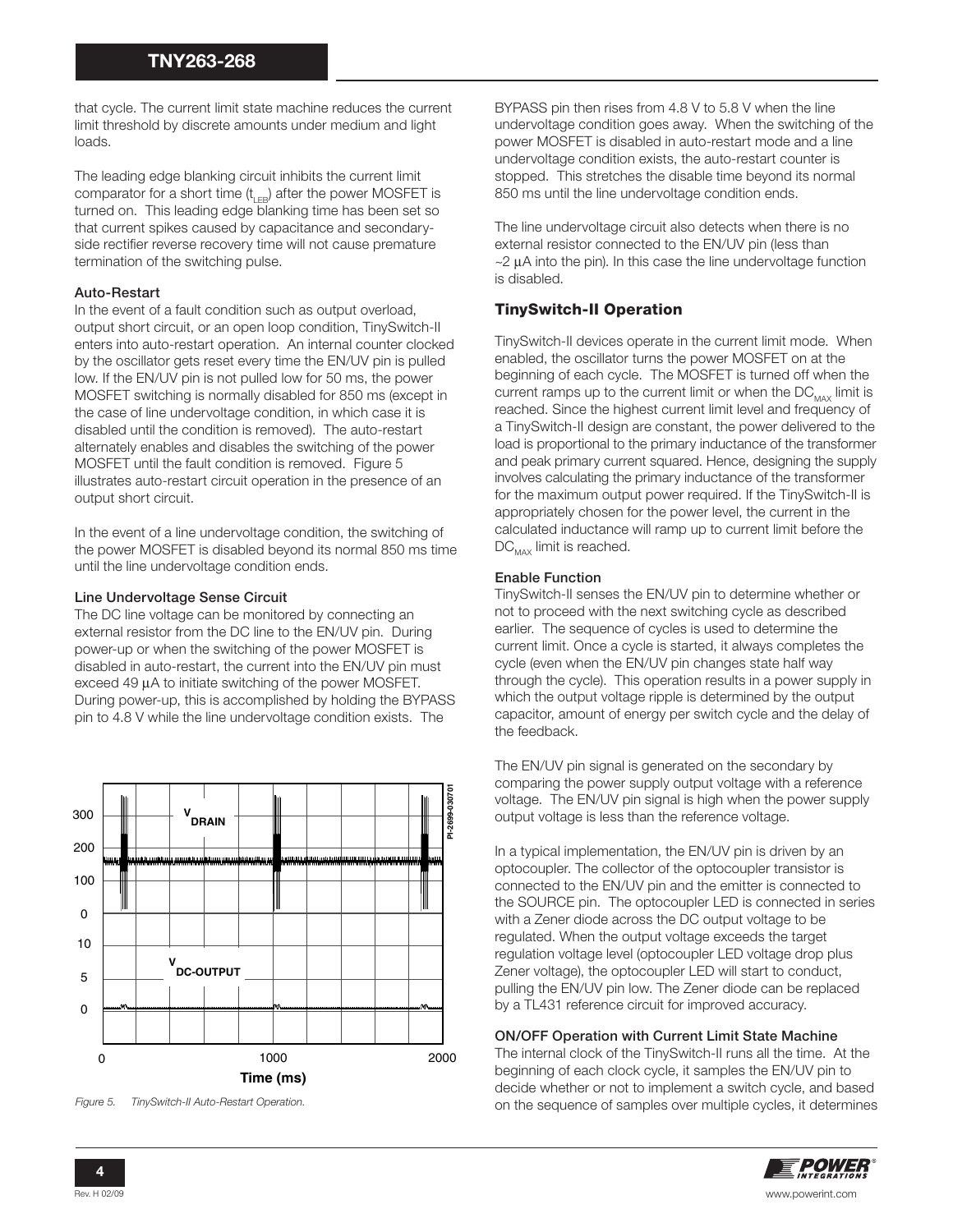the appropriate current limit. At high loads, when the EN/UV pin is high (less than 240 μA out of the pin), a switching cycle with the full current limit occurs. At lighter loads, when EN/UV is high, a switching cycle with a reduced current limit occurs.

At near maximum load, TinySwitch-II will conduct during nearly all of its clock cycles (Figure 6). At slightly lower load, it will "skip" additional cycles in order to maintain voltage regulation at the power supply output (Figure 7). At medium loads, cycles will be skipped and the current limit will be reduced (Figure 8). At very light loads, the current limit will be



Figure 6. TinySwitch-II Operation at Near Maximum Loading.



Figure 7. TinySwitch-II Operation at Moderately Heavy Loading.

reduced even further (Figure 9). Only a small percentage of cycles will occur to satisfy the power consumption of the power supply.

The response time of the TinySwitch-II ON/OFF control scheme is very fast compared to normal PWM control. This provides tight regulation and excellent transient response.

#### **Power Up/Down**

The TinySwitch-II requires only a 0.1 μF capacitor on the BYPASS pin. Because of its small size, the time to charge this capacitor is kept to an absolute minimum, typically 0.6 ms. Due to the fast nature of the ON/OFF feedback, there is no overshoot at the power supply output. When an external resistor (2 MΩ) is connected from the positive DC input to the EN/UV pin, the power MOSFET switching will be delayed during power-up until the DC line voltage exceeds the threshold (100 V). Figures 10 and 11 show the power-up timing waveform of TinySwitch-II in applications with and without an external resistor (2 M $Ω$ ) connected to the EN/UV pin.

During power-down, when an external resistor is used, the power MOSFET will switch for 50 ms after the output loses regulation. The power MOSFET will then remain off without any glitches since the undervoltage function prohibits restart when the line voltage is low.

Figure 12 illustrates a typical power-down timing waveform of TinySwitch-II. Figure 13 illustrates a very slow power-down timing waveform of TinySwitch-II as in standby applications. The external resistor (2 M $\Omega$ ) is connected to the EN/UV pin in this case to prevent unwanted restarts.

The TinySwitch-II does not require a bias winding to provide power to the chip, because it draws the power directly from the DRAIN pin (see Functional Description above). This has



Figure 8. TinySwitch-II Operation at Medium Loading.

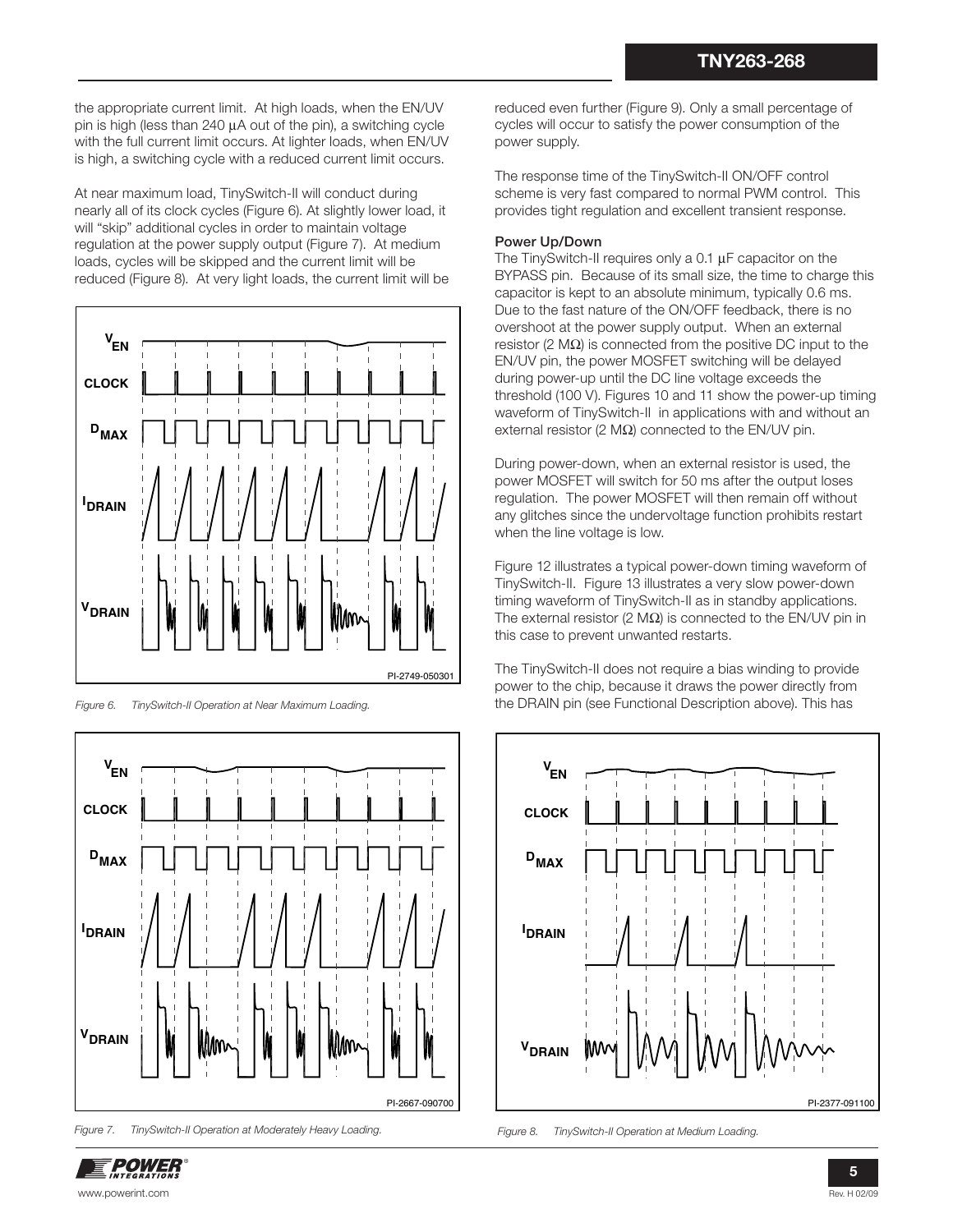

Figure 9. TinySwitch-II Operation at Very Light Load.

two main benefits. First, for a nominal application, this eliminates the cost of a bias winding and associated components. Secondly, for battery charger applications, the current-voltage characteristic often allows the output voltage to fall close to zero volts while still delivering power. This type of application normally requires a forward-bias winding which has many more associated components. With TinySwitch-II, neither are necessary. For applications that require a very low no-load power consumption (50 mW), a resistor from a bias winding to the BYPASS pin can provide the power to the chip. The minimum recommended current supplied is 750 μA. The BYPASS pin in this case will be clamped at 6.3 V. This method will eliminate the power draw from the DRAIN pin, thereby



Resistor (2 MΩ) Connected to EN/UV Pin.



Figure 11. TinySwitch-II Power-up without Optional External UV Resistor Connected to EN/UV Pin.







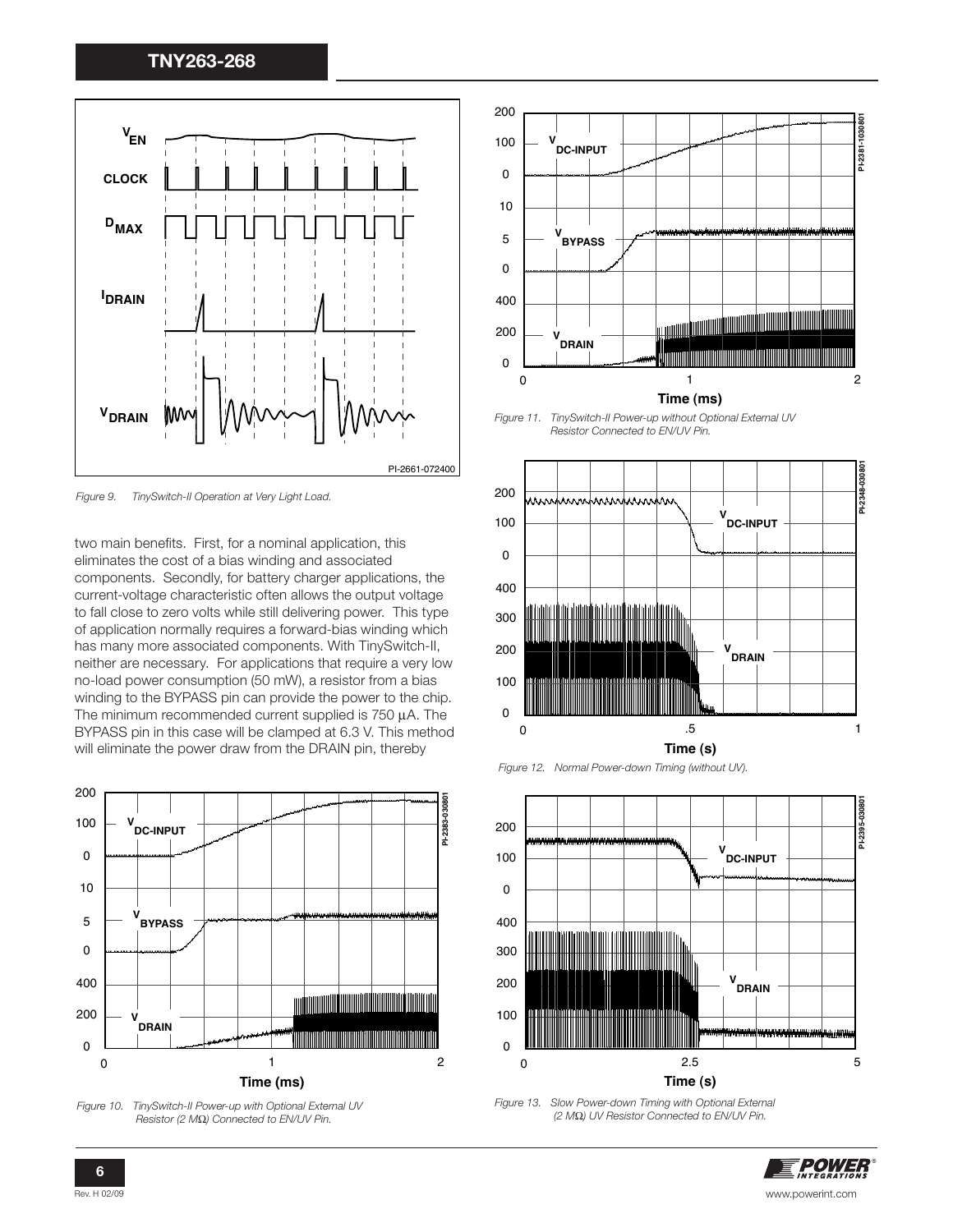

Figure 14. 2.5 W Constant Voltage, Constant Current Battery Charger with Universal Input (85-265 VAC).

reducing the no-load power consumption and improving fullload efficiency.

#### **Current Limit Operation**

Each switching cycle is terminated when the DRAIN current reaches the current limit of the TinySwitch-II. Current limit operation provides good line ripple rejection and relatively constant power delivery independent of input voltage.

#### **BYPASS Pin Capacitor**

The BYPASS pin uses a small 0.1 μF ceramic capacitor for decoupling the internal power supply of the TinySwitch-II.

#### **Application Examples**

The TinySwitch-II is ideal for low cost, high efficiency power supplies in a wide range of applications such as cellular phone chargers, PC standby, TV standby, AC adapters, motor control, appliance control and ISDN or a DSL network termination. The 132 kHz operation allows the use of a low cost EE13 or EF12.6 core transformer while still providing good efficiency. The frequency jitter in TinySwitch-II makes it possible to use a single inductor (or two small resistors for under 3 W applications if lower efficiency is acceptable) in conjunction with two input capacitors for input EMI filtering. The auto-restart function removes the need to oversize the output diode for short circuit conditions allowing the design to be optimized for low cost and maximum efficiency. In charger applications, it eliminates the need for a second optocoupler and Zener diode for open loop fault protection. Auto-restart

also saves the cost of adding a fuse or increasing the power rating of the current sense resistors to survive reverse battery conditions. For applications requiring undervoltage lock out (UVLO), such as PC standby, the TinySwitch-II eliminates several components and saves cost. TinySwitch-II is well suited for applications that require constant voltage and constant current output. As TinySwitch-II is always powered from the input high voltage, it therefore does not rely on bias winding voltage. Consequently this greatly simplifies designing chargers that must work down to zero volts on the output.

#### **2.5 W CV/CC Cell-Phone Charger**

As an example, Figure 14 shows a TNY264 based 5 V, 0.5 A, cellular phone charger operating over a universal input range (85 VAC to 265 VAC). The inductor (L1) forms a  $π$ -filter in conjunction with C1 and C2. The resistor R1 damps resonances in the inductor L1. Frequency jittering operation of TinySwitch-II allows the use of a simple  $\pi$ -filter described above in combination with a single low value Y1-capacitor (C8) to meet worldwide conducted EMI standards. The addition of a shield winding in the transformer allows conducted EMI to be met even with the output capacitively earthed (which is the worst case condition for EMI). The diode D6, capacitor C3 and resistor R2 comprise the clamp circuit, limiting the leakage inductance turn-off voltage spike on the TinySwitch-II DRAIN pin to a safe value. The output voltage is determined by the sum of the optocoupler U2 LED forward drop (~1 V), and Zener diode VR1 voltage. Resistor R8 maintains a bias current through the Zener diode to ensure it is operated close to the Zener test current.

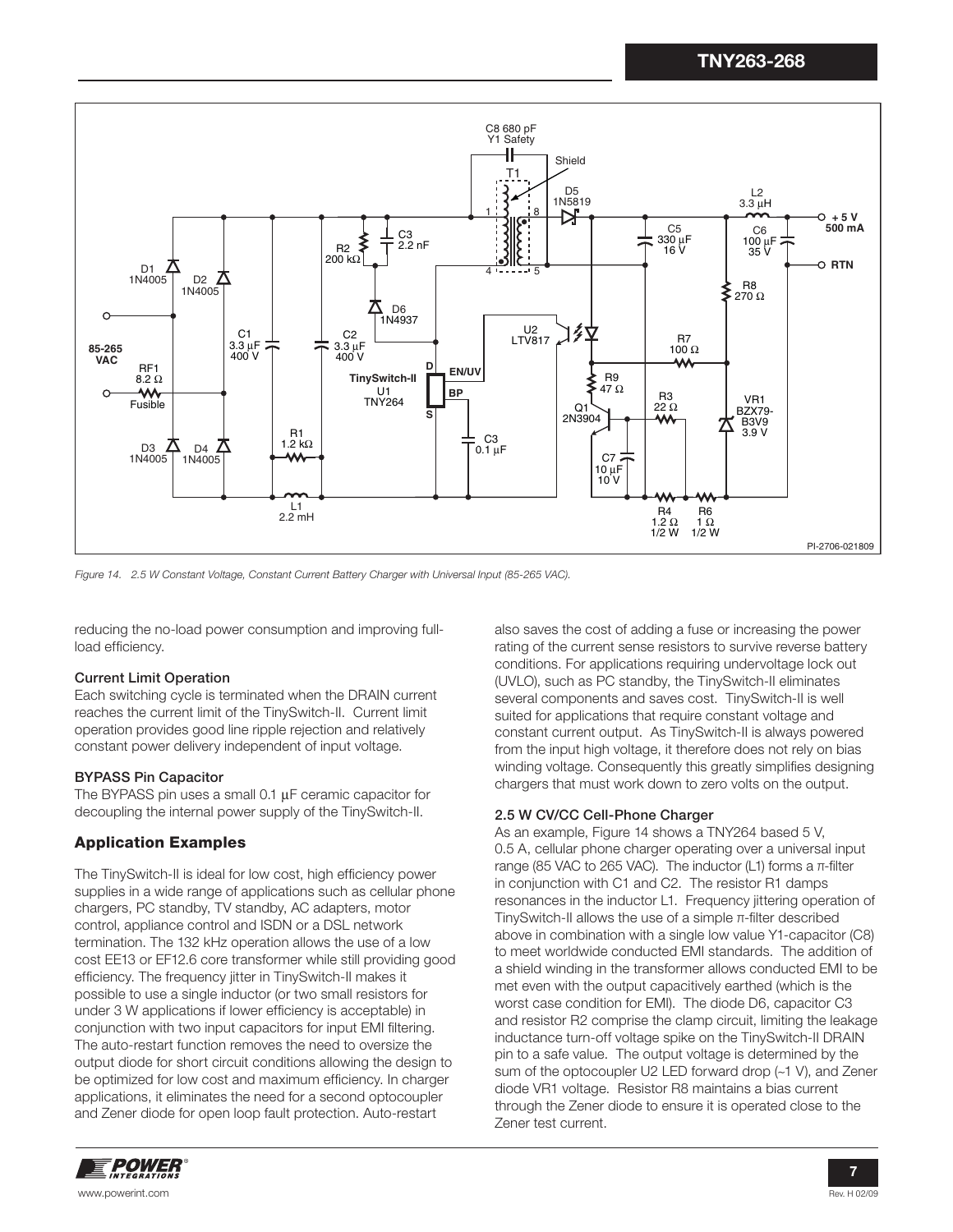A simple constant current circuit is implemented using the  $V_{BE}$ of transistor Q1 to sense the voltage across the current sense resistor R4. When the drop across R4 exceeds the  $V_{BE}$  of transistor Q1, it turns on and takes over control of the loop by driving the optocoupler LED. Resistor R6 assures sufficient voltage to keep the control loop in operation down to zero volts at the output. With the output shorted, the drop across R4 and R6  $(-1.2 V)$  is sufficient to keep the Q1 and LED circuit active. Resistors R7 and R9 limit the forward current that could be drawn through VR1 by Q1 under output short circuit conditions, due to the voltage drop across R4 and R6.

#### **10 and 15 W Standby Circuits**

Figures 15 and 16 show examples of circuits for standby applications. They both provide two outputs: an isolated 5 V and a 12 V primary referenced output. The first, using TNY266P, provides 10 W, and the second, using TNY267P, 15 W of output power. Both operate from an input range of 140 VDC to 375 VDC, corresponding to a 230 VAC or 100/115 VAC with doubler input. The designs take advantage of the line undervoltage detect, auto-restart and higher switching frequency of TinySwitch-II. Operation at 132 kHz allows the use of a smaller and lower cost transformer core, EE16 for 10 W and EE22 for 15 W. The removal of pin 6 from the 8 pin DIP TinySwitch-II packages provides a large creepage distance which improves reliability in high pollution environments such as fan cooled power supplies.

Capacitor C1 provides high frequency decoupling of the high voltage DC supply, only necessary if there is a long trace length from the DC bulk capacitors of the main supply. The line sense resistors R2 and R3 sense the DC input voltage for line undervoltage. When the AC is turned off, the undervoltage detect feature of the TinySwitch-II prevents auto-restart glitches at the output caused by the slow discharge of large storage capacitance in the main converter. This is achieved by preventing the TinySwitch-II from switching when the input voltage goes below a level needed to maintain output regulation, and keeping it off until the input voltage goes above the undervoltage threshold, when the AC is turned on again. With R2 and R3, giving a combined value of 2 M $\Omega$ , the power

up undervoltage threshold is set at 200 VDC, slightly below the lowest required operating DC input voltage, for start-up at 170 VAC, with doubler. This feature saves several components needed to implement the glitch-free turn-off compared with discrete or TinySwitch-II based designs. During turn-on the rectified DC input voltage needs to exceed 200 V undervoltage threshold for the power supply to start operation. But, once the power supply is on it will continue to operate down to 140 V rectified DC input voltage to provide the required hold up time for the standby output.

The auxiliary primary side winding is rectified and filtered by D2 and C2 to create a 12 V primary bias output voltage for the main power supply primary controller. In addition, this voltage is used to power the TinySwitch-II via R4. Although not necessary for operation, supplying the TinySwitch-II externally reduces the device quiescent dissipation by disabling the internal drain derived current source normally used to keep the BYPASS pin capacitor (C3) charged. An R4 value of 10 kΩ provides 600 μA into the BYPASS pin, which is slightly in excess of the current consumption of TinySwitch-II. The excess current is safely clamped by an on-chip active Zener diode to 6.3 V.

The secondary winding is rectified and filtered by D3 and C6. For a 15 W design an additional output capacitor, C7, is required due to the larger secondary ripple currents compared to the 10 W standby design. The auto-restart function limits output current during short circuit conditions, removing the need to over rate D3. Switching noise filtering is provided by L1 and C8. The 5 V output is sensed by U2 and VR1. R5 is used to ensure that the Zener diode is biased at its test current and R6 centers the output voltage at 5 V.

In many cases the Zener regulation method provides sufficient accuracy (typically  $\pm 6\%$  over a 0 °C to 50 °C temperature range). This is possible because TinySwitch-II limits the dynamic range of the optocoupler LED current, allowing the Zener diode to operate at near constant bias current. However, if higher accuracy is required, a TL431 precision reference IC may be used to replace VR1.

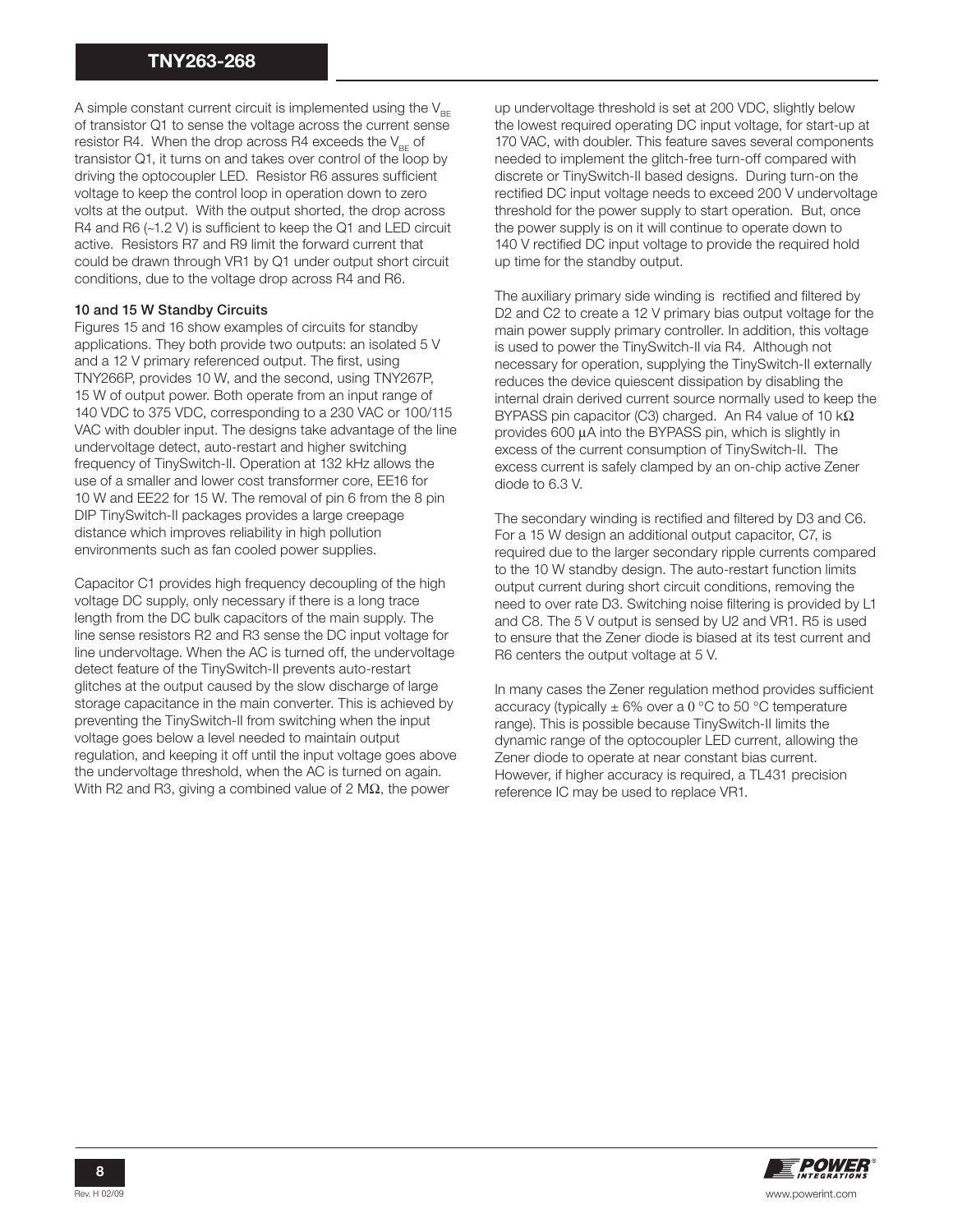

Figure 15. 10 W Standby Supply.



Figure 16. 15 W Standby Supply.

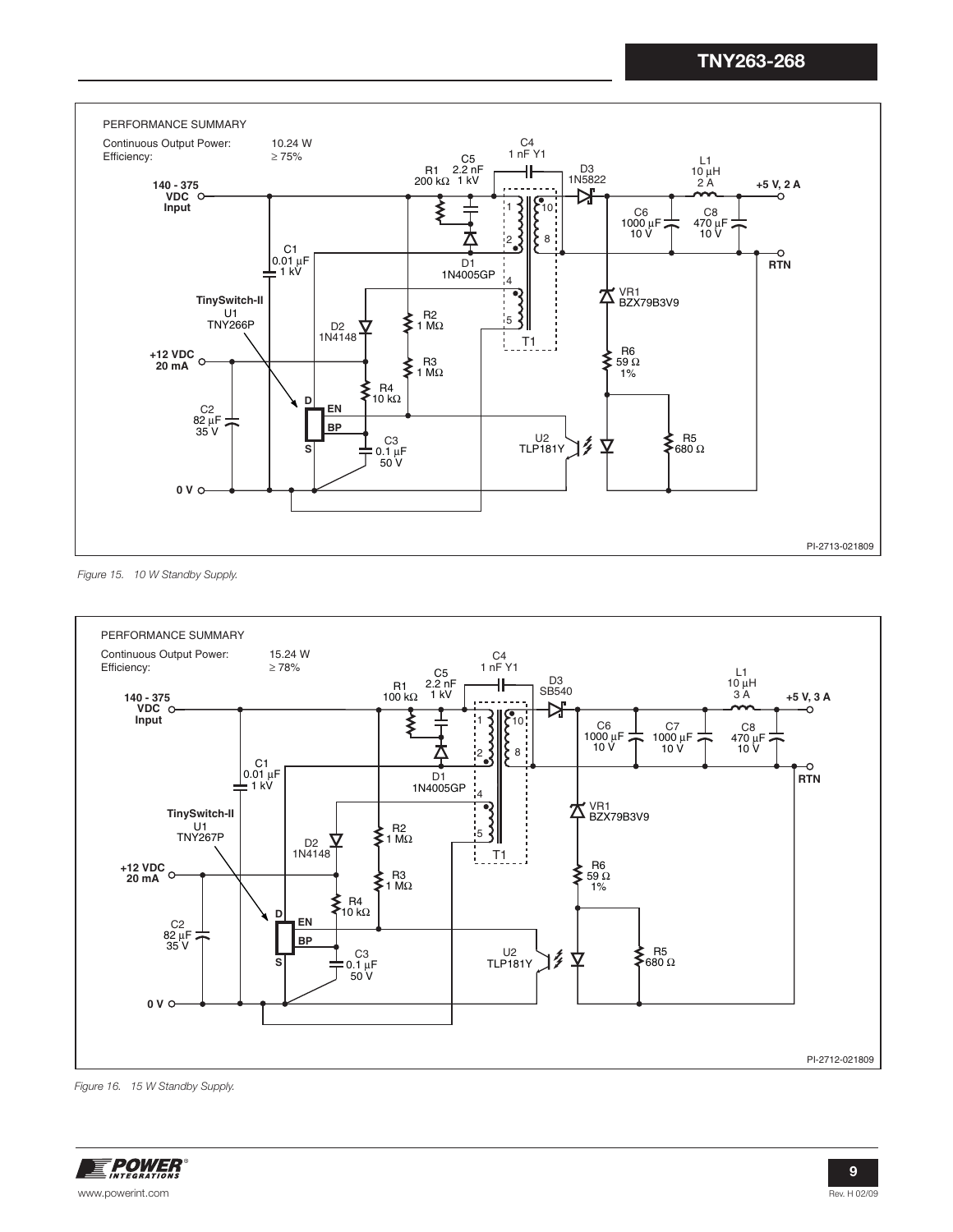#### **Key Application Considerations**

#### **TinySwitch-II vs. TinySwitch**

Table 2 compares the features and performance differences between the TNY254 device of the TinySwitch-II family with the TinySwitch-II family of devices. Many of the new features eliminate the need for or reduce the cost of circuit components. Other features simplify the design and enhance performance.

#### **Design**

#### **Output Power**

Table 1 (front page) shows the practical continuous output power levels that can be obtained under the following conditions:

- 1. The minimum DC input voltage is 90 V or higher for 85 VAC input, or 240 V or higher for 230 VAC input or 115 VAC input with a voltage doubler. This corresponds to a filter capacitor of 3  $\mu$ F/W for universal input and 1  $\mu$ F/W for 230 VAC or 115 VAC with doubler input.
- 2. A secondary output of 5 V with a Schottky rectifier diode.
- 3. Assumed efficiency of 77% (TNY267 & TNY268), 75% (TNY265 & TNY266) and 73% (TNY263 & TNY264).
- 4. The parts are board mounted with SOURCE pins soldered to sufficient area of copper to keep the die temperature at or below 100 °C.

In addition to the thermal environment (sealed enclosure, ventilated, open frame, etc.), the maximum power capability of TinySwitch-II in a given application depends on transformer

#### **TinySwitch-II vs. TinySwitch**

| <b>Function</b>                                                                | <b>TinySwitch</b><br><b>TNY254</b> | <b>TinySwitch-II</b><br>TNY263-268 | <b>TinySwitch-II</b><br><b>Advantages</b>                                                                                                                                                         |
|--------------------------------------------------------------------------------|------------------------------------|------------------------------------|---------------------------------------------------------------------------------------------------------------------------------------------------------------------------------------------------|
| Switching Frequency and<br>Tolerance<br>Temperature Variation<br>$(0-100 °C)*$ | 44 kHz ±10% (at 25 °C)<br>$+8%$    | 132 kHz ±6% (at 25 °C)<br>$+2\%)$  | Smaller transformer for low cost<br>Ease of design<br>Manufacturability<br>Optimum design for lower cost                                                                                          |
| Active Frequency Jitter                                                        | $N/A^*$                            | $+4$ kHz                           | • Lower EMI minimizing filter<br>component costs                                                                                                                                                  |
| Transformer Audible Noise<br>Reduction                                         | $N/A^*$                            | Yes-built into controller          | Practically eliminates audible noise with ordinary dip<br>varnished transformer - no special<br>construction or gluing required                                                                   |
| Line UV Detect                                                                 | $N/A^*$                            | Single resistor<br>programmable    | • Prevents power on/off glitches                                                                                                                                                                  |
| <b>Current Limit Tolerance</b><br>Temperature Variation<br>$(0-100 °C)*$       | $±11\%$ (at 25 °C)<br>$-8%$        | $\pm 7\%$ (at 25 °C)<br>$0\%$ )    | Increases power capability and<br>simplifies design for high volume<br>manufacturing                                                                                                              |
| Auto-Restart                                                                   | $N/A^*$                            | 6% effective on-time               | • Limits output short-circuit current to less than full<br>load current<br>• No output diode size penalty<br>• Protects load in open loop fault conditions<br>• No additional components required |
| <b>BYPASS Pin Zener Clamp</b>                                                  | $N/A^*$                            | Internally clamped to 6.3 V        | • Allows TinySwitch-II to be powered from a low<br>voltage bias winding to improve efficiency and to<br>reduce on-chip power dissipation                                                          |
| DRAIN Creepage at Package                                                      | 0.037 in. / 0.94 mm                | 0.137 in. / 3.48 mm                | Greater immunity to arcing as a result of dust,<br>$\bullet$<br>debris or other contaminants build-up                                                                                             |
| *Not available.                                                                | ** See typical performance curves. |                                    |                                                                                                                                                                                                   |

Table 2. Comparison Between TinySwitch and TinySwitch-II.

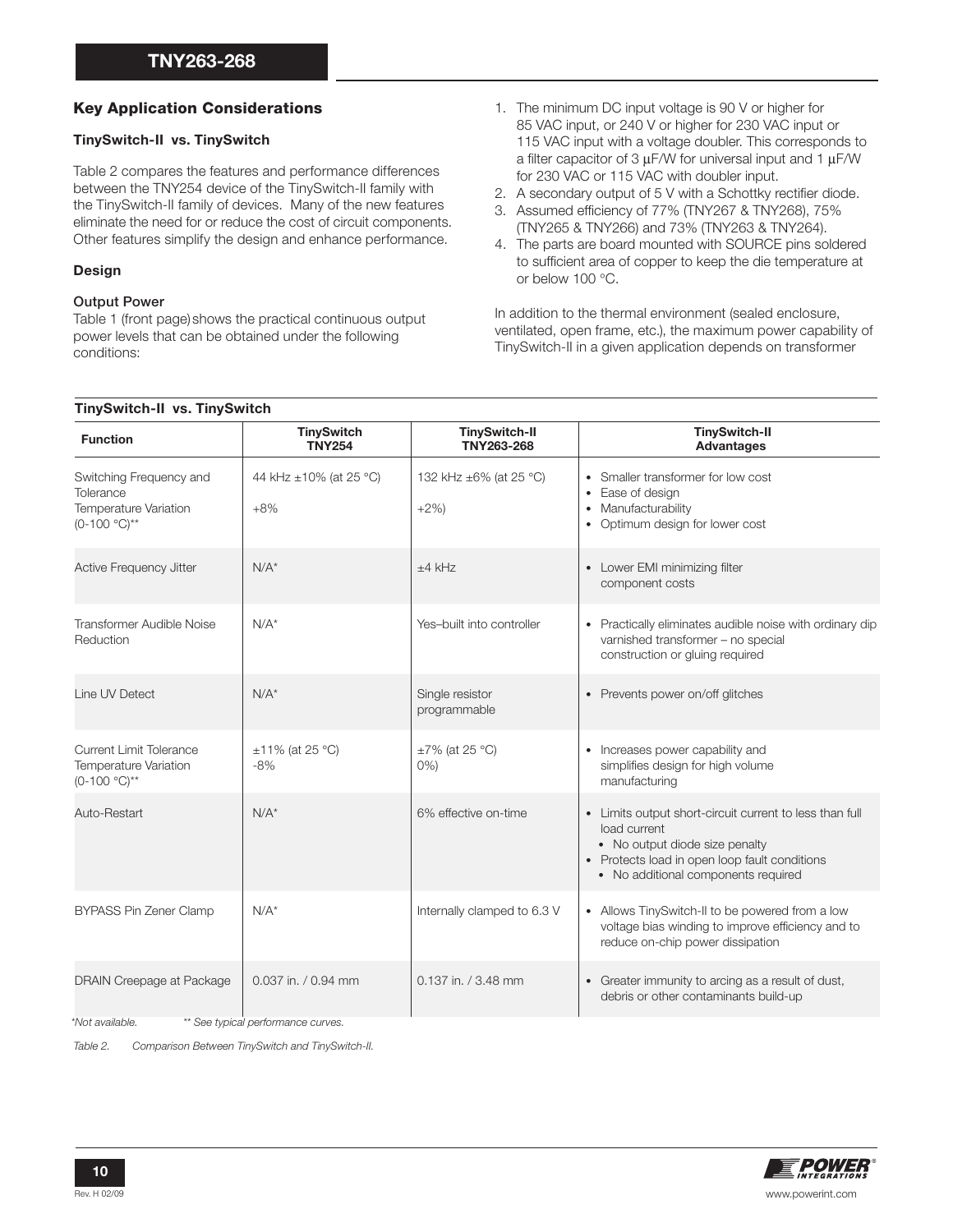core size and design (continuous or discontinuous), efficiency, minimum specified input voltage, input storage capacitance, output voltage, output diode forward drop, etc., and can be different from the values shown in Table 1.

#### **Audible Noise**

The TinySwitch-II practically eliminates any transformer audio noise using simple ordinary varnished transformer construction. No gluing of the cores is needed. The audio noise reduction is accomplished by the TinySwitch-II controller reducing the current limit in discrete steps as the load is reduced. This minimizes the flux density in the transformer when switching at audio frequencies.

#### **Worst Case EMI & Efficiency Measurement**

Since identical TinySwitch-II supplies may operate at several different frequencies under the same load and line conditions, care must be taken to ensure that measurements are made under worst case conditions. When measuring efficiency or EMI verify that the TinySwitch-II is operating at maximum frequency and that measurements are made at both low and high line input voltages to ensure the worst case result is obtained.

#### **Layout**

#### **Single Point Grounding**

Use a single point ground connection at the SOURCE pin for the BYPASS pin capacitor and the Input Filter Capacitor (see Figure 17).

#### **Primary Loop Area**

The area of the primary loop that connects the input filter capacitor, transformer primary and TinySwitch-II together should be kept as small as possible.

#### **Primary Clamp Circuit**

A clamp is used to limit peak voltage on the DRAIN pin at turnoff. This can be achieved by using an RCD clamp (as shown in Figure 14). A Zener and diode clamp (200 V) across the primary or a single 550 V Zener clamp from DRAIN to SOURCE can also be used. In all cases care should be taken to minimize the circuit path from the clamp components to the transformer and TinySwitch-II.

#### **Thermal Considerations**

Copper underneath the TinySwitch-II acts not only as a single point ground, but also as a heatsink. The hatched areas shown in Figure 17 should be maximized for good heat sinking of TinySwitch-II and the same applies to the output diode.

#### **EN/UV pin**

If a line undervoltage detect resistor is used then the resistor should be mounted as close as possible to the EN/UV pin to minimize noise pick up.

The voltage rating of a resistor should be considered for the undervoltage detect (Figure 15: R2, R3) resistors. For 1/4 W resistors, the voltage rating is typically 200 V continuous, whereas for 1/2 W resistors the rating is typically 400 V continuous.

#### **Y-Capacitor**

The placement of the Y-capacitor should be directly from the primary bulk capacitor positive rail to the common/return terminal on the secondary side. Such placement will maximize the EMI benefit of the Y-capacitor and avoid problems in common-mode surge testing.

#### **Optocoupler**

It is important to maintain the minimum circuit path from the optocoupler transistor to the TinySwitch-II EN/UV and SOURCE pins to minimize noise coupling.

The EN/UV pin connection to the optocoupler should be kept to an absolute minimum (less than 12.7 mm or 0.5 in.), and this connection should be kept away from the DRAIN pin (minimum of 5.1 mm or 0.2 in.).

#### **Output Diode**

For best performance, the area of the loop connecting the secondary winding, the output diode and the output filter capacitor, should be minimized. See Figure 17 for optimized layout. In addition, sufficient copper area should be provided at the anode and cathode terminals of the diode for adequate heatsinking.

#### **Input and Output Filter Capacitors**

There are constrictions in the traces connected to the input and output filter capacitors. These constrictions are present for two reasons. The first is to force all the high frequency currents to flow through the capacitor (if the trace were wide then it could flow around the capacitor). Secondly, the Constrictions minimize the heat transferred from the TinySwitch-II to the input filter capacitor and from the secondary diode to the output filter capacitor. The common/return (the negative output terminal in Figure 17) terminal of the output filter capacitor should be connected with a short, low impedance path to the secondary winding. In addition, the common/ return output connection should be taken directly from the secondary winding pin and not from the Y-capacitor connection point.

#### **PC Board Cleaning**

Power Integrations does not recommend the use of "no clean" flux.

**For the most up-to-date information visit the PI website at: www.powerint.com.**

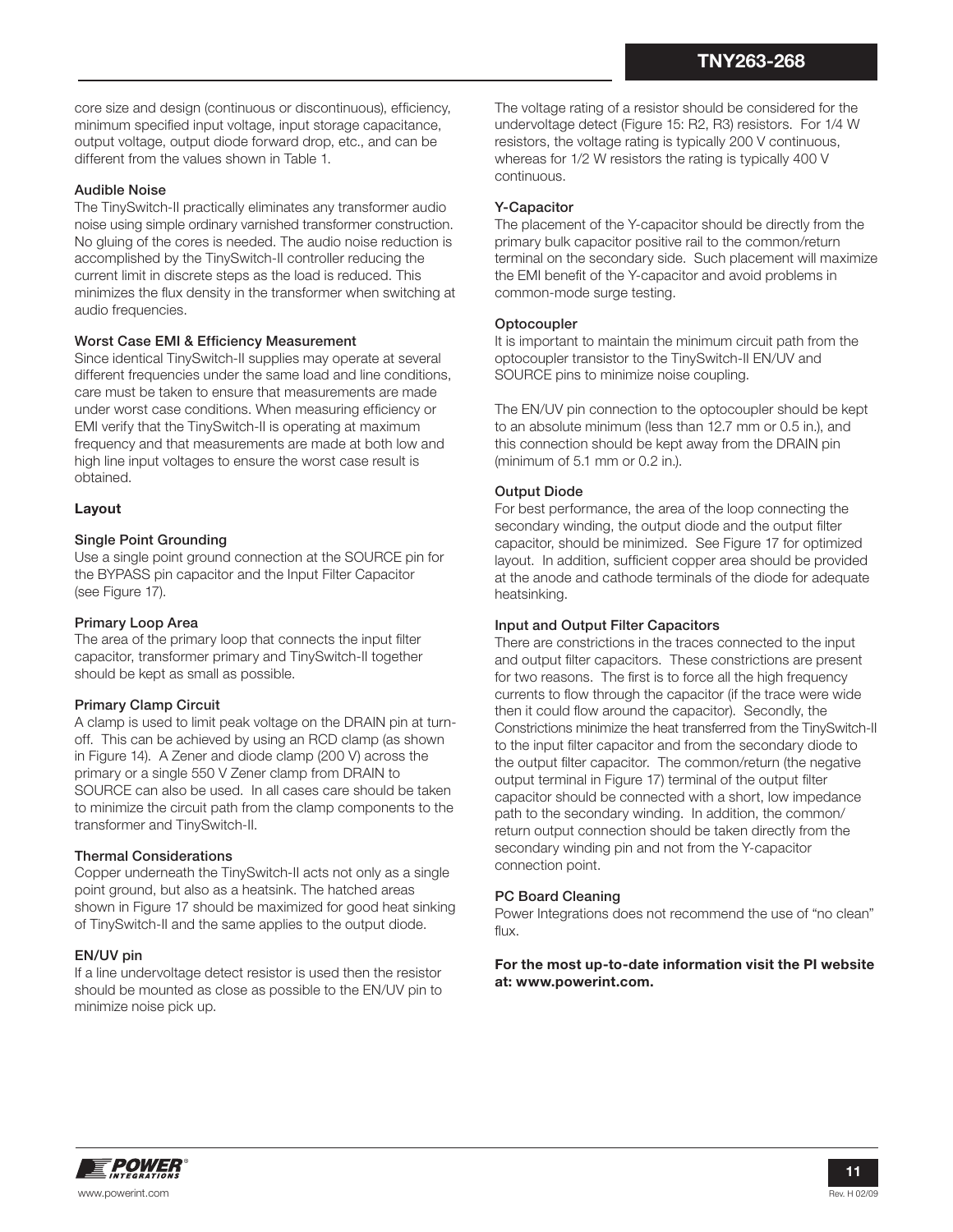

Figure 17. Recommended Circuit Board Layout for TinySwitch-II with Undervoltage Lock Out Resistor.

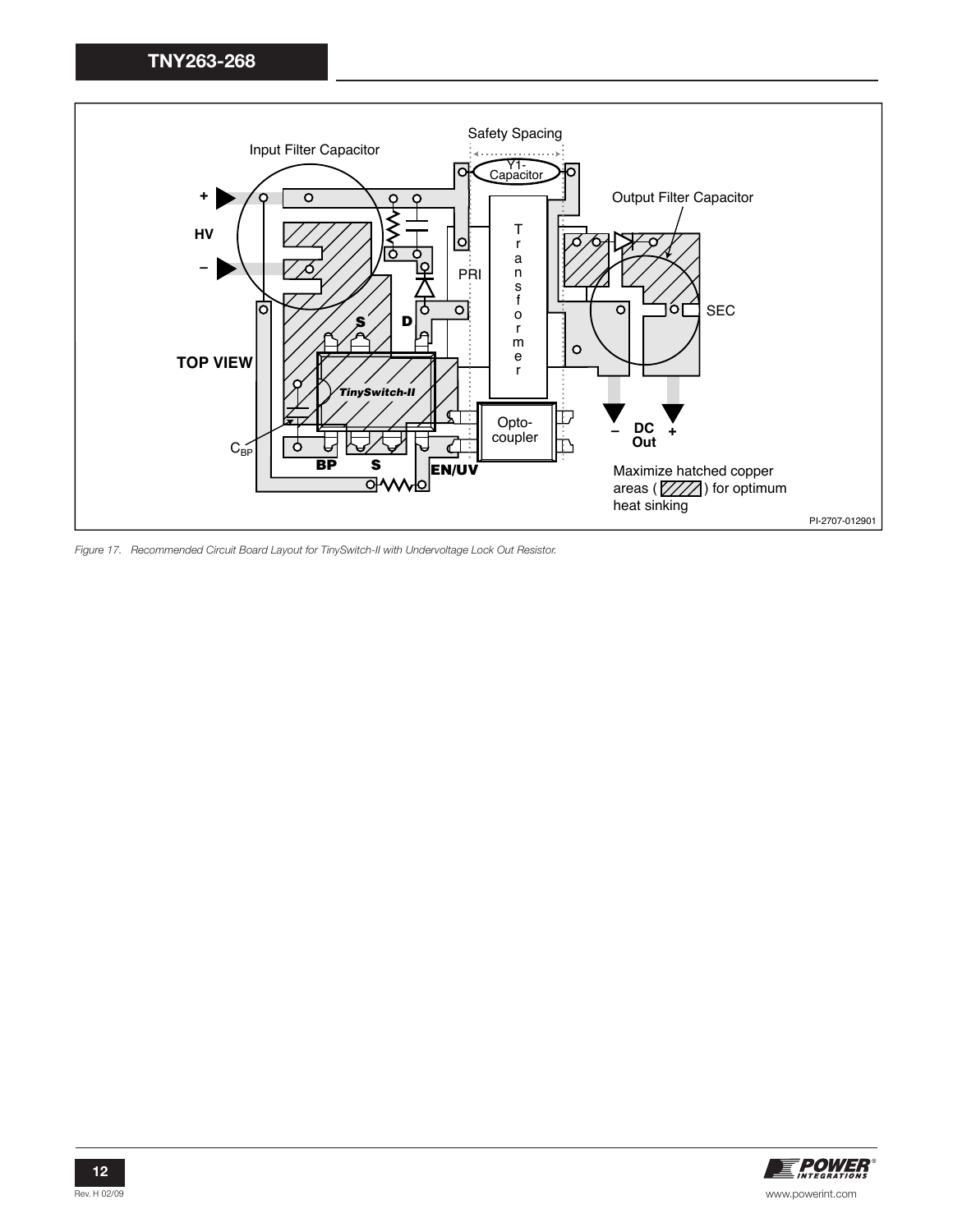#### **Absolute Maximum Ratings(1,4)**

| Operating Junction Temperature <sup>(2)</sup> -40 °C to 150 °C |  |
|----------------------------------------------------------------|--|
|                                                                |  |

#### Notes:

- 1. All voltages referenced to SOURCE,  $T_a = 25 \text{ }^{\circ}\text{C}$ .
- 2. Normally limited by internal circuitry.
- 3. 1/16 in. from case for 5 seconds.
- 4. Maximum ratings specified may be applied one at a time, without causing permanent damage to the product. Exposure to Absolute Maximum Rating conditions for extended periods of time may affect product reliability.

#### **Thermal Impedance**

Thermal Impedance: P or G Package: (θJA) ........................... 70 °C/W(2); 60 °C/W(3) (θJC) (1) ............................................... 11 °C/W

#### Notes:

1. Measured on the SOURCE pin close to plastic interface.

2. Soldered to 0.36 sq. in. (232 mm<sup>2</sup>), 2 oz. (610 g/m<sup>2</sup>) copper clad.

3. Soldered to 1 sq. in. (645 mm<sup>2</sup>), 2 oz. (610 g/m<sup>2</sup>) copper clad.

| Parameter                                            | <b>Symbol</b>            | <b>Conditions</b><br>SOURCE = $0 \text{ V}$ ; T <sub>J</sub> = -40 to 125 °C<br>See Figure 18<br>(Unless Otherwise Specified) |                                   |                  | <b>Min</b> | <b>Typ</b> | <b>Max</b> | <b>Units</b> |
|------------------------------------------------------|--------------------------|-------------------------------------------------------------------------------------------------------------------------------|-----------------------------------|------------------|------------|------------|------------|--------------|
| <b>Control Functions</b>                             |                          |                                                                                                                               |                                   |                  |            |            |            |              |
|                                                      |                          | $T_{\parallel} = 25 \text{ °C}$                                                                                               |                                   | Average          | 124        | 132        | 140        | kHz          |
| <b>Output Frequency</b>                              | $f_{\rm osc}$            | See Figure 4                                                                                                                  |                                   | Peak-Peak Jitter |            | 8          |            |              |
| <b>Maximum Duty Cycle</b>                            | $\text{DC}_{\text{MAX}}$ |                                                                                                                               | S1 Open                           |                  | 62         | 65         | 68         | $\%$         |
| <b>EN/UV Pin Turnoff</b><br><b>Threshold Current</b> | $I_{DIS}$                |                                                                                                                               | T <sub>1</sub> = -40 °C to 125 °C |                  |            | $-240$     | $-170$     | μA           |
|                                                      | $V_{EN}$                 | $I_{EN/UV}$ = -125 $\mu$ A                                                                                                    |                                   | 0.4              | 1.0        | 1.5        | $\vee$     |              |
| <b>EN/UV Pin Voltage</b>                             |                          | $I_{EN/UV} = 25 \mu A$                                                                                                        |                                   | 1.3              | 2.3        | 2.7        |            |              |
|                                                      | $I_{S1}$                 | $V_{F N \land N} = 0 V$                                                                                                       |                                   |                  |            | 430        | 500        | μA           |
|                                                      | $I_{S2}$                 | EN/UV Open<br>(MOSFET<br>Switching)<br>See Note A, B                                                                          |                                   | <b>TNY263</b>    |            | 200        | 250        | μA           |
|                                                      |                          |                                                                                                                               |                                   | <b>TNY264</b>    |            | 225        | 270        |              |
| <b>DRAIN Supply Current</b>                          |                          |                                                                                                                               |                                   | <b>TNY265</b>    |            | 245        | 295        |              |
|                                                      |                          |                                                                                                                               |                                   | <b>TNY266</b>    |            | 265        | 320        |              |
|                                                      |                          |                                                                                                                               |                                   | <b>TNY267</b>    |            | 315        | 380        |              |
|                                                      |                          |                                                                                                                               |                                   | <b>TNY268</b>    |            | 380        | 460        |              |
| <b>BYPASS Pin Charge</b><br><b>Current</b>           | $I_{CH1}$                | $V_{\rm BP} = 0 V,$                                                                                                           |                                   | TNY263-264       | $-5.5$     | $-3.3$     | $-1.8$     |              |
|                                                      |                          | $T_i = 25 \text{ °C}$<br>See Note C, D                                                                                        |                                   | TNY265-268       | $-7.5$     | $-4.6$     | $-2.5$     |              |
|                                                      | $I_{CH2}$                | $V_{\rm BP} = 4 V,$                                                                                                           |                                   | TNY263-264       | $-3.8$     | $-2.0$     | $-1.0$     | mA           |
|                                                      |                          | $T_1 = 25 °C$<br>See Note C, D                                                                                                |                                   | TNY265-268       | $-4.5$     | $-3.0$     | $-1.5$     |              |

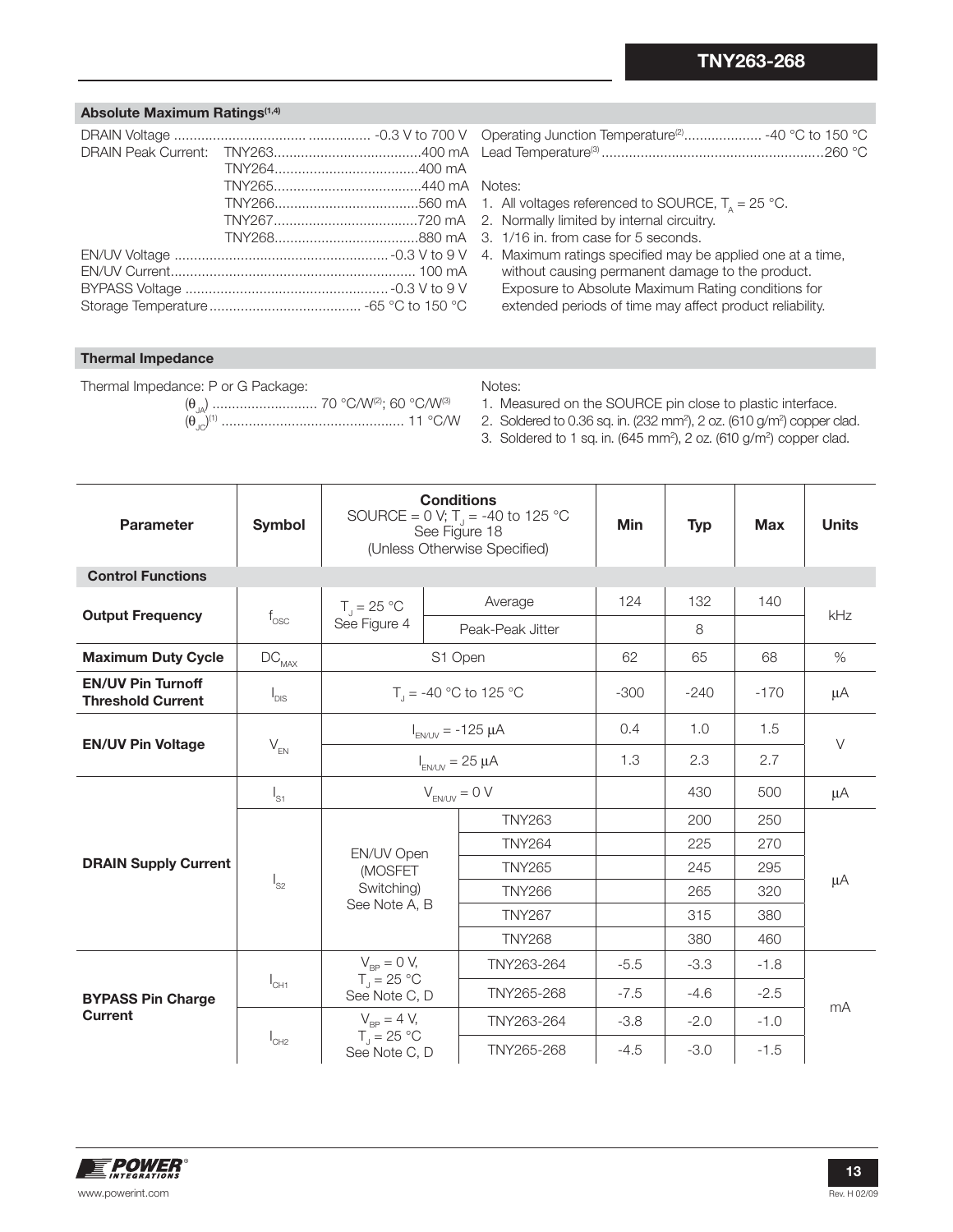| Parameter                                                | <b>Symbol</b>                       | <b>Conditions</b><br>SOURCE = 0 V; $T_J$ = -40 to 125 °C<br>See Figure 18<br>(Unless Otherwise Specified) |                                          | Min                       | <b>Typ</b> | <b>Max</b> | <b>Units</b> |
|----------------------------------------------------------|-------------------------------------|-----------------------------------------------------------------------------------------------------------|------------------------------------------|---------------------------|------------|------------|--------------|
| <b>Control Functions (cont.)</b>                         |                                     |                                                                                                           |                                          |                           |            |            |              |
| <b>BYPASS Pin</b><br><b>Voltage</b>                      | $V_{\rm BP}$                        | See Note C                                                                                                |                                          | 5.6                       | 5.85       | 6.15       | $\vee$       |
| <b>BYPASS Pin</b><br><b>Voltage Hysteresis</b>           | $V_{\rm BPH}$                       |                                                                                                           |                                          | 0.80                      | 0.95       | 1.20       | $\vee$       |
| <b>EN/UV Pin Line Under-</b><br><b>Voltage Threshold</b> | $I_{LUV}$                           | $T_1 = 25 °C$                                                                                             |                                          | 44                        | 49         | 54         | μA           |
| <b>Circuit Protection</b>                                |                                     |                                                                                                           |                                          |                           |            |            |              |
|                                                          |                                     | <b>TNY263</b><br>$T_{\rm J}$ = 25 °C                                                                      | $di/dt = 42 \text{ mA/µs}$<br>See Note E | 195                       | 210        | 225        |              |
|                                                          |                                     | <b>TNY264</b><br>$T_{J} = 25 °C$                                                                          | $di/dt = 50$ mA/ $\mu$ s<br>See Note E   | 233                       | 250        | 267        | mA           |
|                                                          |                                     | <b>TNY265</b><br>$T_{J} = 25 °C$                                                                          | $di/dt = 55$ mA/ $\mu$ s<br>See Note E   | 255                       | 275        | 295        |              |
| <b>Current Limit</b>                                     | <b>LIMIT</b>                        | <b>TNY266</b><br>$T_{\text{I}} = 25 \text{ °C}$                                                           | $di/dt = 70$ mA/ $\mu$ s<br>See Note E   | 325                       | 350        | 375        |              |
|                                                          |                                     | <b>TNY267</b><br>$T_{\rm J}$ = 25 °C                                                                      | $di/dt = 90$ mA/ $\mu s$<br>See Note E   | 419                       | 450        | 481        |              |
|                                                          |                                     | <b>TNY268</b><br>$T_{\rm J}$ = 25 °C                                                                      | $di/dt = 110$ mA/ $\mu$ s<br>See Note E  | 512                       | 550        | 588        |              |
| <b>Initial Current Limit</b>                             | $I_{INT}$                           | See Figure 21<br>$T_{\rm J}$ = 25 °C                                                                      |                                          | 0.65x<br>$I_{LIMIT(MIN)}$ |            |            | mA           |
| <b>Leading Edge</b><br><b>Blanking Time</b>              | $t_{LEB}$                           | $T_{\rm J} = 25 \,^{\circ}\mathrm{C}$<br>See Note F                                                       |                                          | 170                       | 215        |            | ns           |
| <b>Current Limit</b><br><b>Delay</b>                     | $t_{\text{\tiny{ILD}}}$             |                                                                                                           | $T_{J} = 25 °C$<br>See Note F, G         |                           | 150        |            | ns           |
| <b>Thermal Shutdown</b><br>Temperature                   |                                     |                                                                                                           |                                          | 125                       | 135        | 150        | $^{\circ}C$  |
| <b>Thermal Shutdown</b><br><b>Hysteresis</b>             |                                     |                                                                                                           |                                          |                           | 70         |            | $^{\circ}C$  |
| <b>Output</b>                                            |                                     |                                                                                                           |                                          |                           |            |            |              |
|                                                          |                                     | <b>TNY263</b>                                                                                             | $T_{\parallel} = 25 \text{ °C}$          |                           | 33         | 38         |              |
| <b>ON-State</b>                                          |                                     | $I_{p} = 21 \text{ mA}$                                                                                   | $T_{\text{J}}$ = 100 °C                  |                           | 50         | 57         |              |
|                                                          |                                     | <b>TNY264</b><br>$I_p = 25 \text{ mA}$                                                                    | $T_{\text{d}} = 25 \text{ °C}$           |                           | 28         | 32         |              |
| <b>Resistance</b>                                        | $\mathsf{R}_{\text{DS}(\text{ON})}$ |                                                                                                           | $T_{\rm j} = 100 °C$                     |                           | 42         | 48         | $\Omega$     |
|                                                          |                                     | <b>TNY265</b><br>$I_{p} = 28 \text{ mA}$                                                                  | $T_{\rm J} = 25 \text{ °C}$              |                           | 19         | 22         |              |
|                                                          |                                     |                                                                                                           | $T_{\rm j} = 100 °C$                     |                           | 29         | 33         |              |

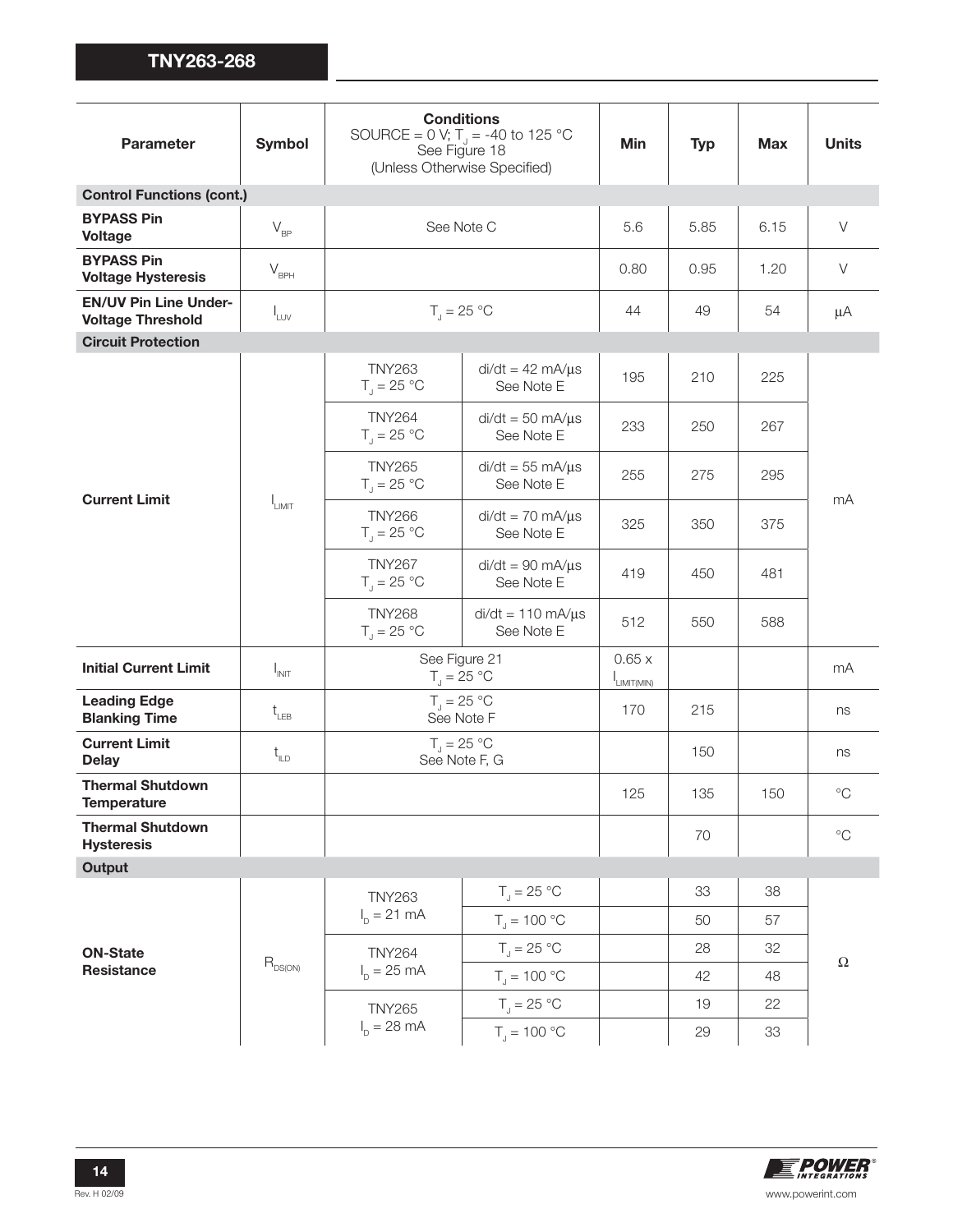| <b>Parameter</b>                                 | <b>Symbol</b>                  | <b>Conditions</b><br>SOURCE = 0 V; $T_J$ = -40 to 125 °C<br>See Figure 18<br>(Unless Otherwise Specified) | Min                             | <b>Typ</b> | <b>Max</b> | <b>Units</b> |          |
|--------------------------------------------------|--------------------------------|-----------------------------------------------------------------------------------------------------------|---------------------------------|------------|------------|--------------|----------|
| Output (cont.)                                   |                                |                                                                                                           |                                 |            |            |              |          |
|                                                  |                                | <b>TNY266</b><br>$I_{p} = 35 \text{ mA}$                                                                  | $T_{\text{J}} = 25 \text{ °C}$  |            | 14         | 16           |          |
|                                                  |                                |                                                                                                           | $T_{\rm J}$ = 100 °C            |            | 21         | 24           |          |
| <b>ON-State</b>                                  |                                | <b>TNY267</b>                                                                                             | $T_{\rm J}$ = 25 °C             |            | 7.8        | 9.0          |          |
| <b>Resistance</b>                                | $R_{DS(ON)}$                   | $I_n = 45 \text{ mA}$                                                                                     | $T_{\rm J} = 100 \, \degree C$  |            | 11.7       | 13.5         | $\Omega$ |
|                                                  |                                | <b>TNY268</b>                                                                                             | $T_{\parallel} = 25 \text{ °C}$ |            | 5.2        | 6.0          |          |
|                                                  |                                | $I_{p} = 55$ mA                                                                                           | $T_{1} = 100 °C$                |            | 7.8        | 9.0          |          |
| <b>OFF-State Drain</b><br><b>Leakage Current</b> | <b>I</b> <sub>DSS</sub>        | $V_{\text{RP}} = 6.2 V,$<br>$V_{EN/UV} = 0 V$ ,<br>$V_{DS} = 560 V,$<br>$T_1 = 125 °C$                    | TNY263-266                      |            |            | 50           | μA       |
|                                                  |                                |                                                                                                           | TNY267-268                      |            |            | 100          |          |
| <b>Breakdown</b><br><b>Voltage</b>               | $\mathsf{BV}_\mathsf{DSS}$     | $V_{BP} = 6.2$ V, $V_{EN/UV} = 0$ V,<br>See Note H, $\overline{T}_j = 25$ °C                              |                                 | 700        |            |              | $\vee$   |
| <b>Rise Time</b>                                 | $\mathfrak{t}_{_{\mathrm{R}}}$ | Measured in a Typical Flyback                                                                             |                                 |            | 50         |              | ns       |
| <b>Fall Time</b>                                 | $t_{\rm F}$                    |                                                                                                           | <b>Converter Application</b>    |            | 50         |              | ns       |
| <b>Drain Supply</b><br><b>Voltage</b>            |                                |                                                                                                           |                                 | 50         |            |              | $\vee$   |
| <b>Output EN/UV Delay</b>                        | $t_{EN/UV}$                    |                                                                                                           | See Figure 20                   |            |            | 10           | μs       |
| <b>Output Disable</b><br><b>Setup Time</b>       | $t_{\text{DST}}$               |                                                                                                           |                                 |            | 0.5        |              | μs       |
| <b>Auto-Restart</b><br><b>ON-Time</b>            | $t_{AR}$                       | $T_{\text{J}} = 25 \text{ °C}$<br>See Note I                                                              |                                 |            | 50         |              | ms       |
| <b>Auto-Restart</b><br><b>Duty Cycle</b>         | $DC_{AR}$                      |                                                                                                           |                                 |            | 5.6        |              | $\%$     |

#### NOTES:

- A. Total current consumption is the sum of I<sub>s1</sub> and I<sub>pss</sub> when EN/UV pin is shorted to ground (MOSFET not switching) and the sum of  $I_{\rm{S2}}$  and  $I_{\rm{DSS}}$  when EN/UV pin is open (MOSFET switching).
- B. Since the output MOSFET is switching, it is difficult to isolate the switching current from the supply current at the DRAIN. An alternative is to measure the BYPASS pin current at 6.1 V.
- C. BYPASS pin is not intended for sourcing supply current to external circuitry.
- D. See Typical Performance Characteristics section for BYPASS pin start-up charging waveform.
- E. For current limit at other di/dt values, refer to Figure 25.
- F. This parameter is derived from characterization.
- G. This parameter is derived from the change in current limit measured at 1X and 4X of the di/dt shown in the I<sub>LIMIT</sub> specification.
- H. Breakdown voltage may be checked against minimum BV $_{\rm DSS}$  specification by ramping the DRAIN pin voltage up to but not exceeding minimum  $BV_{DSS}$ .
- Auto-restart on time has the same temperature characteristics as the oscillator (inversely proportional to frequency). I.

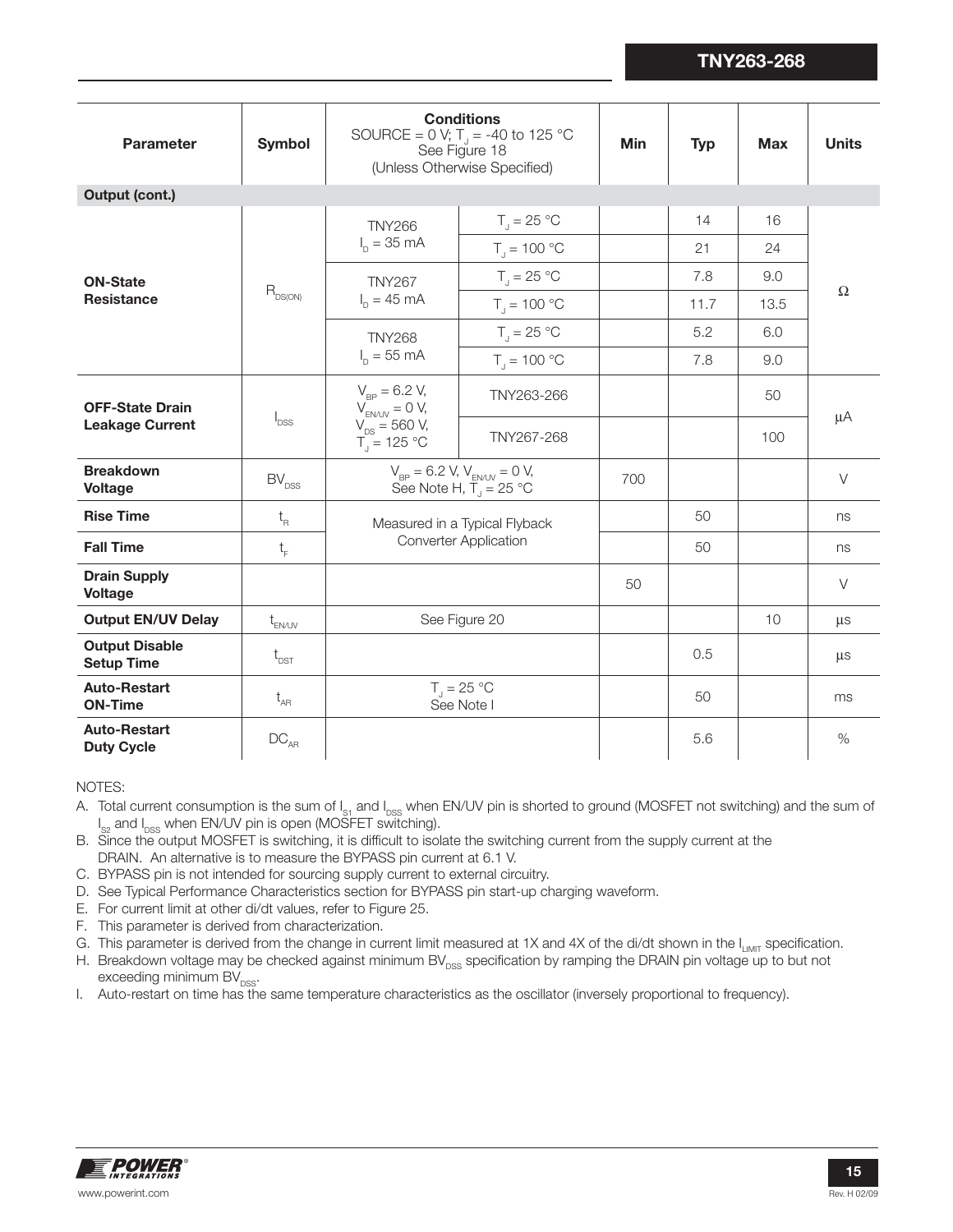

Figure 18. TinySwitch-II General Test Circuit.









Figure 21. Current Limit Envelope.

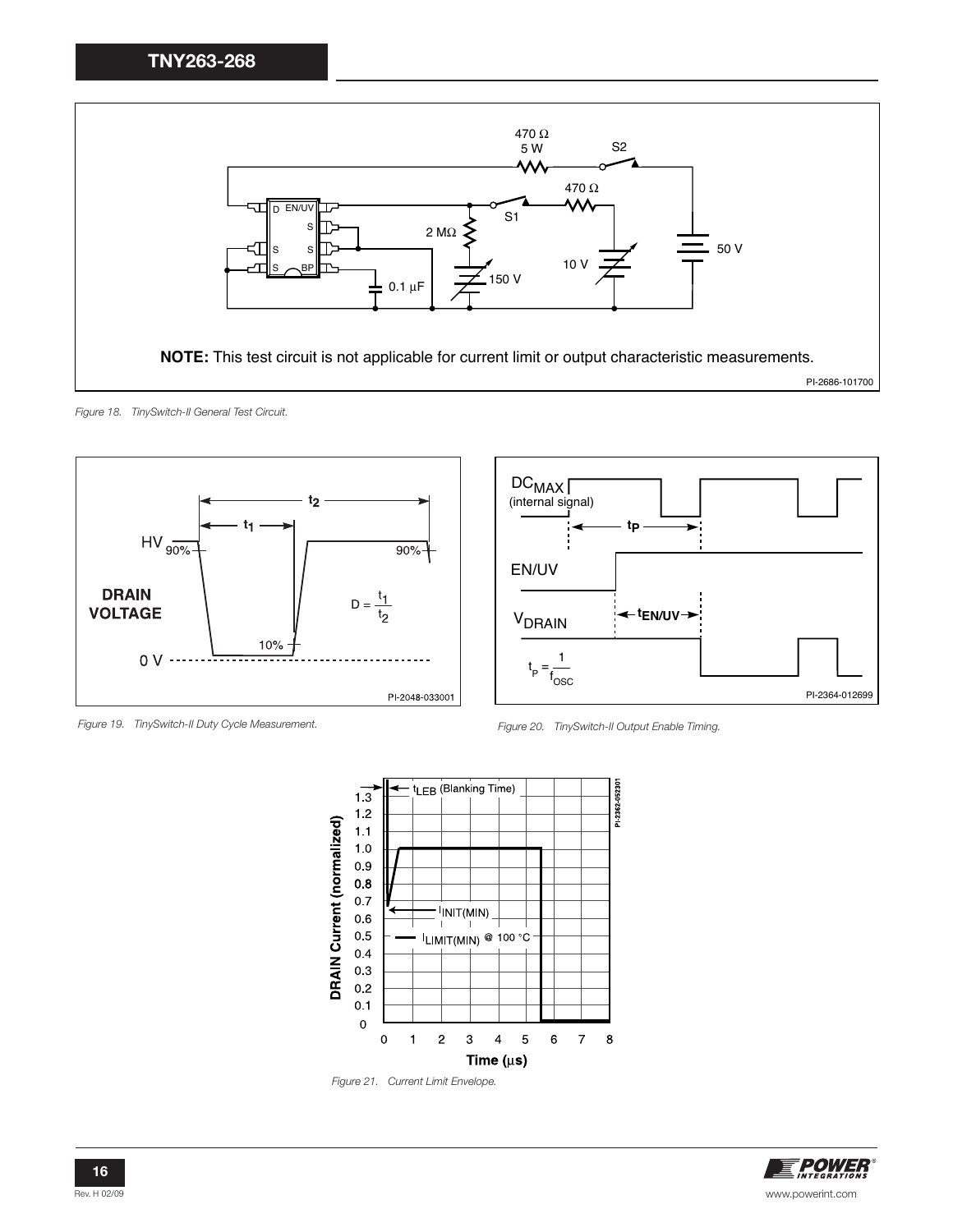### **Typical Performance Characteristics**











Figure 23. Frequency vs. Temperature.



Figure 25. Current Limit vs. di/dt.

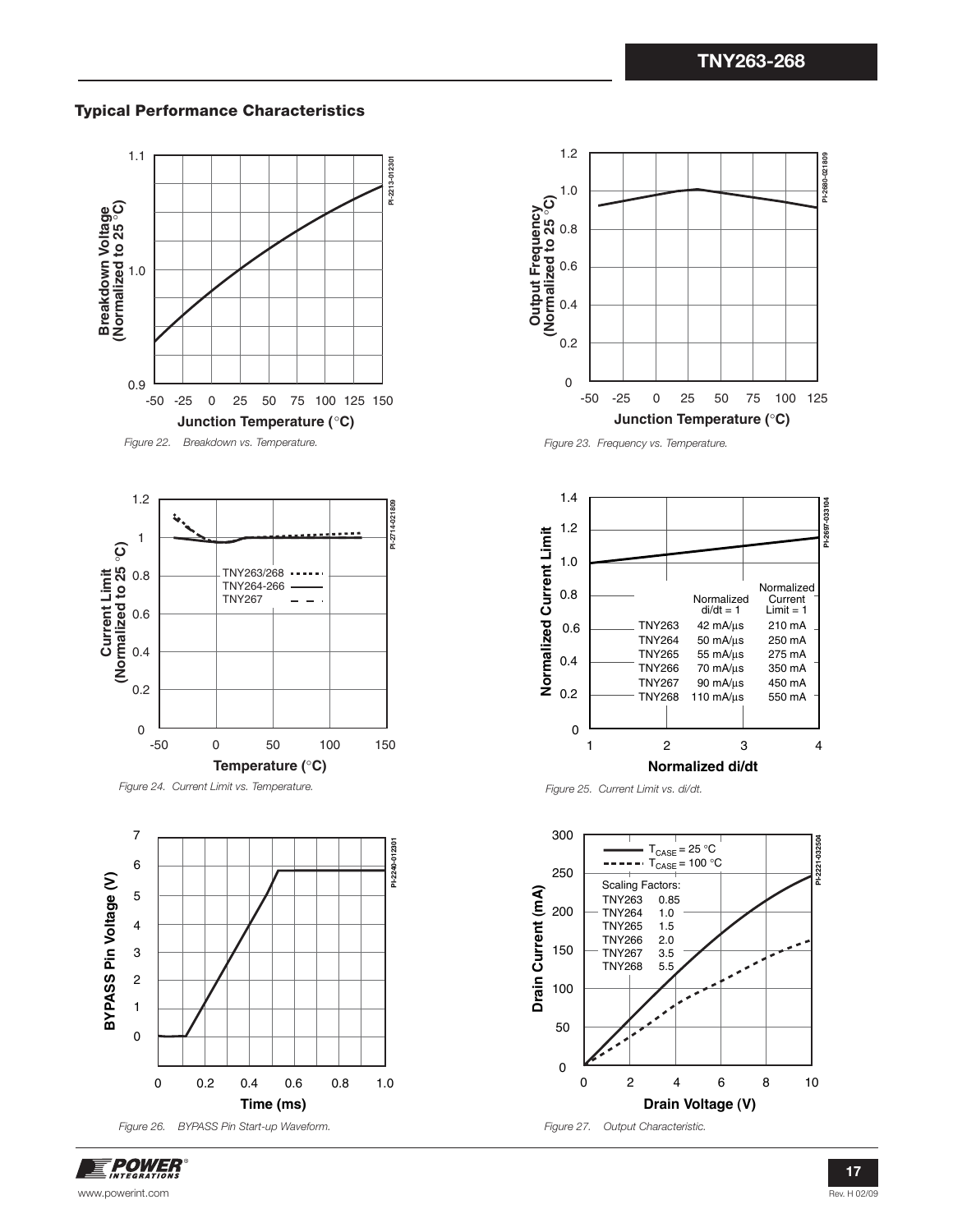#### **Typical Performance Characteristics (cont.)**





Figure 30. Under-voltage Threshold vs. Temperature.

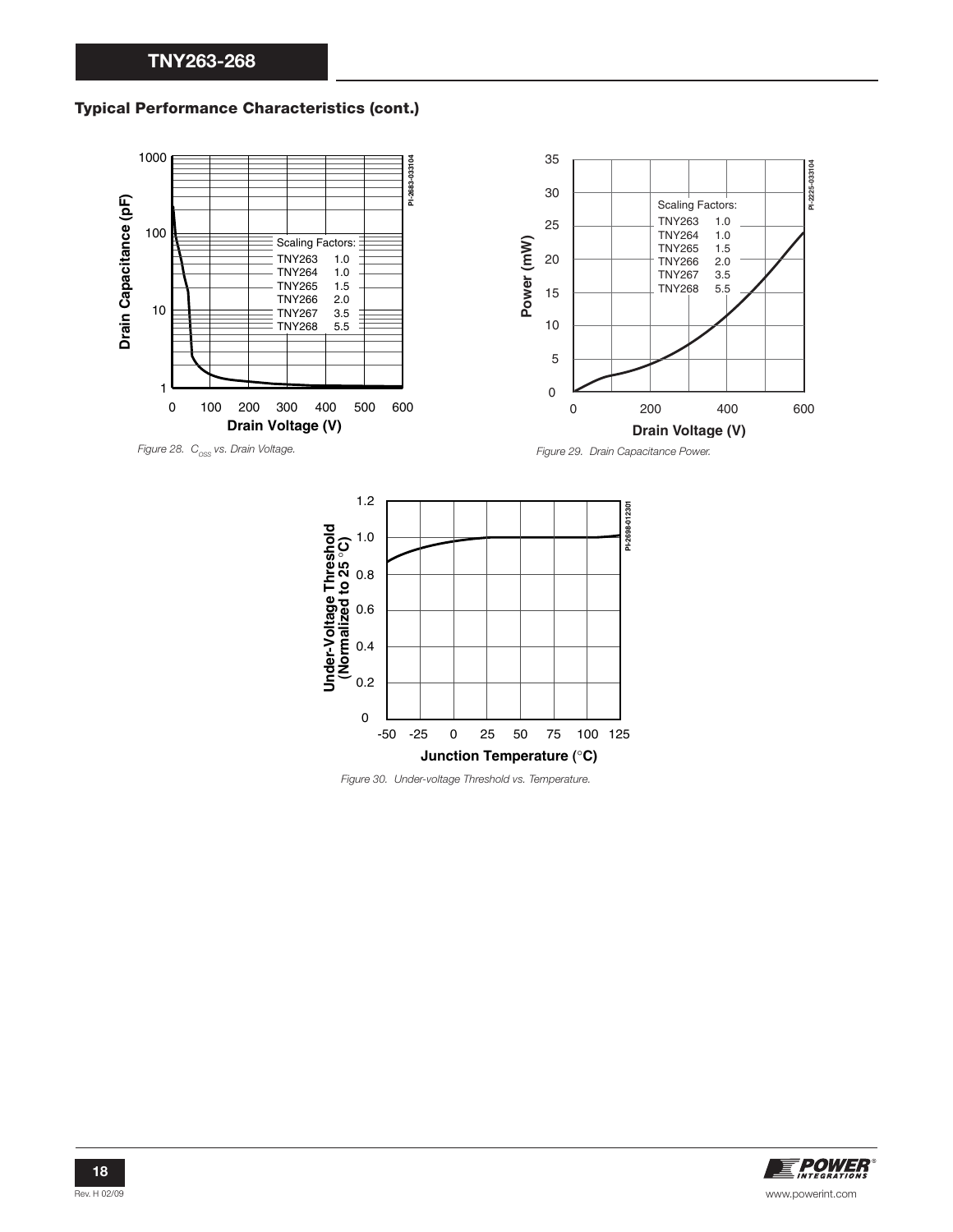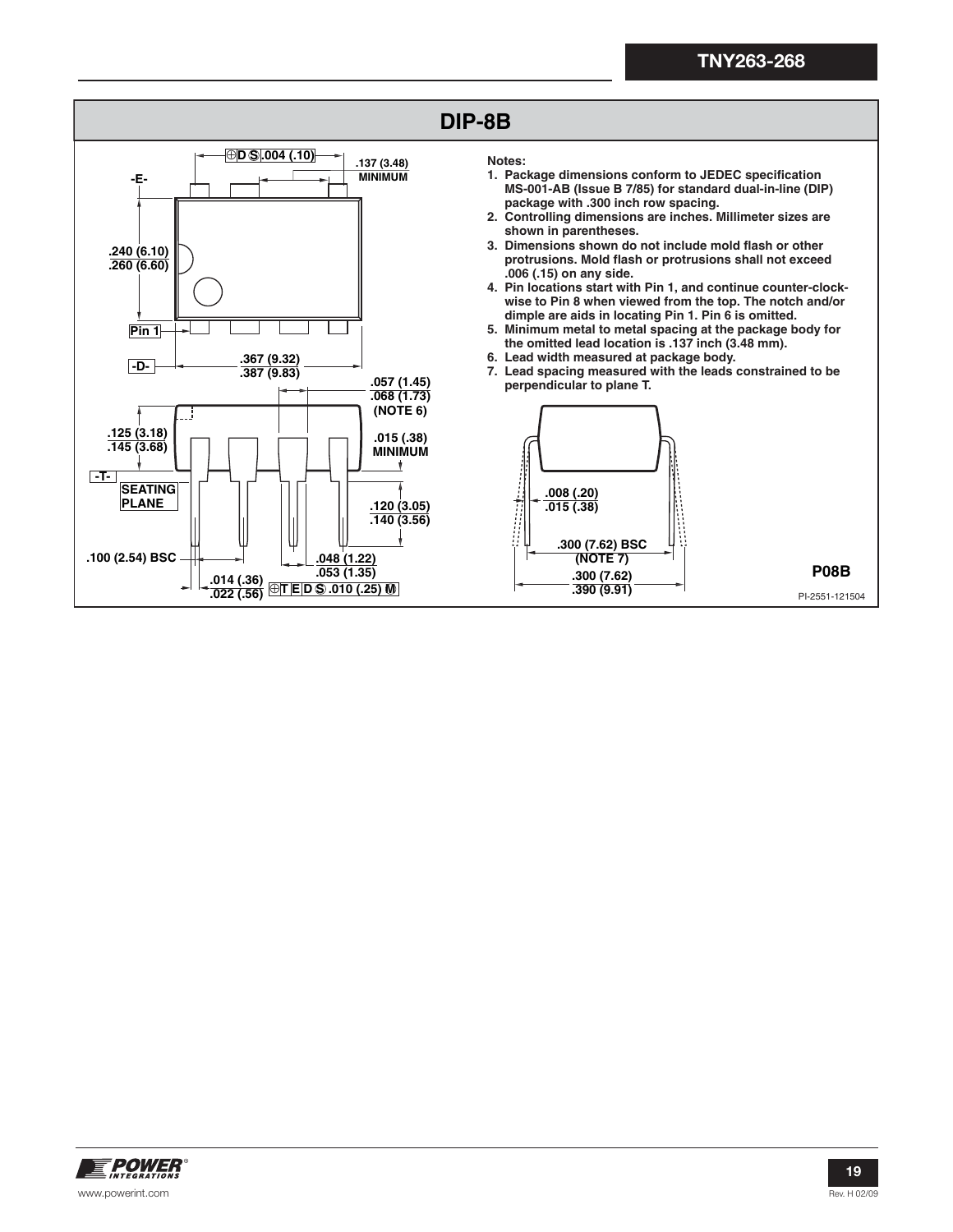

**Part Ordering Information • TinySwitch Product Family Series Number Package Identifier** G Plastic Surface Mount SMD-8B P | Plastic DIP-8B  **• Lead Finish** Blank Standard (Sn Pb) N Pure Matte Tin (RoHS Compliant) G | RoHS Compliant and Halogen Free (P package only) **• Tape & Reel and Other Options** Blank Standard Configurations **TNY 264 G N - TL** TL Tape & Reel, 1 k pcs minimum, G Package only.

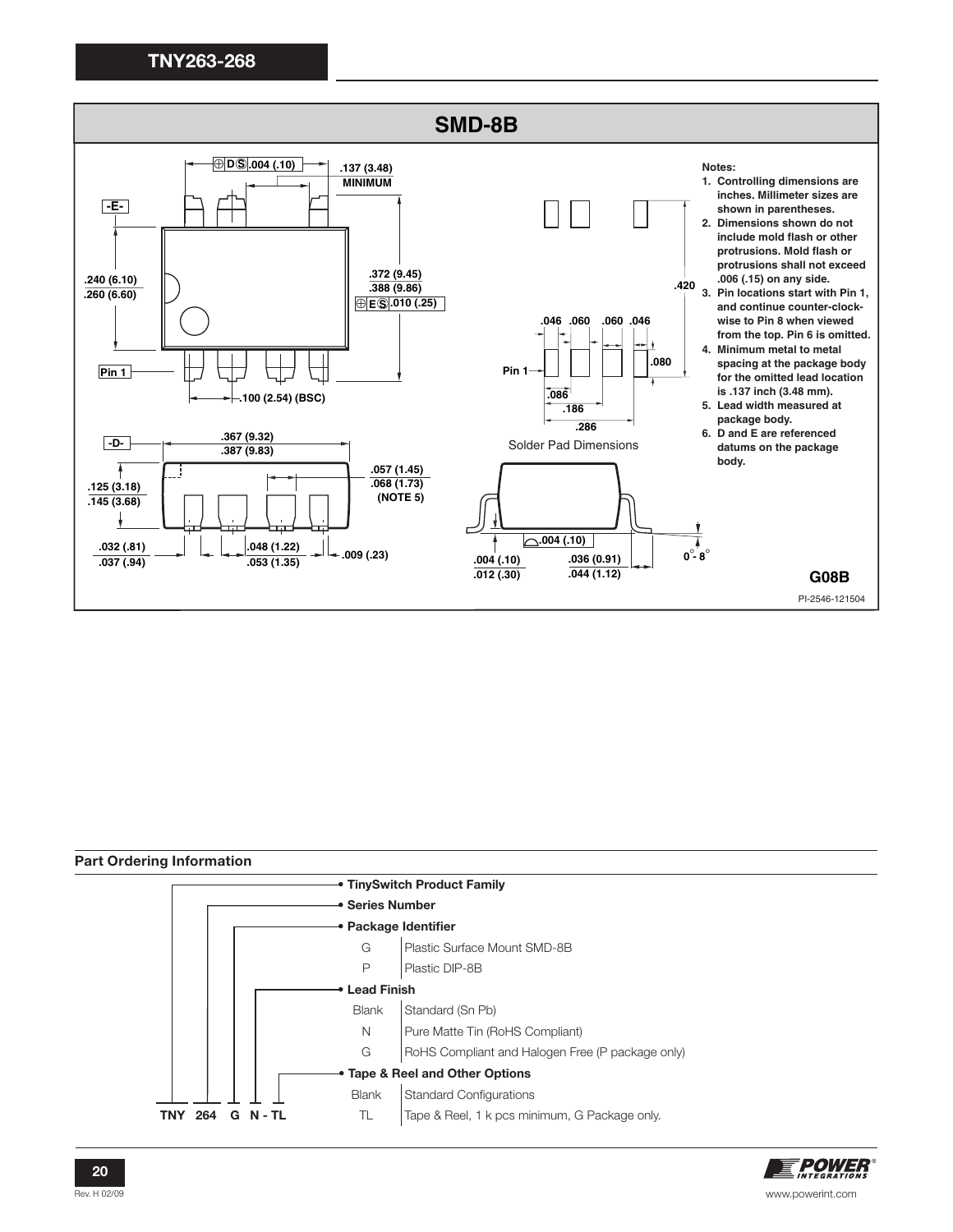| <b>Revision</b> | <b>Notes</b>                                                                                                                                                                                                                                                                                                                                                                                                                                                                                                                                                                                                               | <b>Date</b> |
|-----------------|----------------------------------------------------------------------------------------------------------------------------------------------------------------------------------------------------------------------------------------------------------------------------------------------------------------------------------------------------------------------------------------------------------------------------------------------------------------------------------------------------------------------------------------------------------------------------------------------------------------------------|-------------|
| A               |                                                                                                                                                                                                                                                                                                                                                                                                                                                                                                                                                                                                                            | 03/01       |
| B               | Corrected first page spacing and sentence in description describing innovative design.<br>Corrected Frequency Jitter in Figure 4 and Frequency Jitter in Parameter Table.<br>Added last sentence to Over Temperature Protection section.<br>Clarified detecting when there is no external resistor connected to the EN/UV pin.<br>Corrected Figure 6 and its description in the text.<br>Corrected formatting, grammar and style errors in text and figures.<br>Corrected and moved Worst Case EMI & Efficiency Measurement section.<br>Added PC Board Cleaning section.<br>Replaced Figure 21 and SMD-8B Package Drawing. | 07/01       |
| C               | Corrected $q_{14}$ for P/G package.<br>Updated Figures 15 and 16 and text description for Zener performance.<br>Corrected DIP-8B and SMD-8B Package Drawings.                                                                                                                                                                                                                                                                                                                                                                                                                                                              | 04/03       |
| D               | Corrected EN/UV under-voltage threshold in text.<br>Corrected 2 MW connected between positive DC input to EN/UV pin in text and Figures 15 and 16.                                                                                                                                                                                                                                                                                                                                                                                                                                                                         | 03/04       |
| Ε               | Added TNY263 and TNY265.                                                                                                                                                                                                                                                                                                                                                                                                                                                                                                                                                                                                   | 04/04       |
| F               | Added lead-free ordering information.                                                                                                                                                                                                                                                                                                                                                                                                                                                                                                                                                                                      | 12/04       |
| G               | 1) Typographical correction in OFF-STATE Drain Leakage Current parameter condition.<br>2) Removed $I_{DS}$ condition from BV $_{DSS}$ parameter and added new Note H.<br>3) Added Note 4 to Absolute Maximum Ratings specifications.                                                                                                                                                                                                                                                                                                                                                                                       | 04/05       |
| H               | Reformatted document, updated Figures 23 and 24 and Part Ordering Information.                                                                                                                                                                                                                                                                                                                                                                                                                                                                                                                                             | 02/09       |

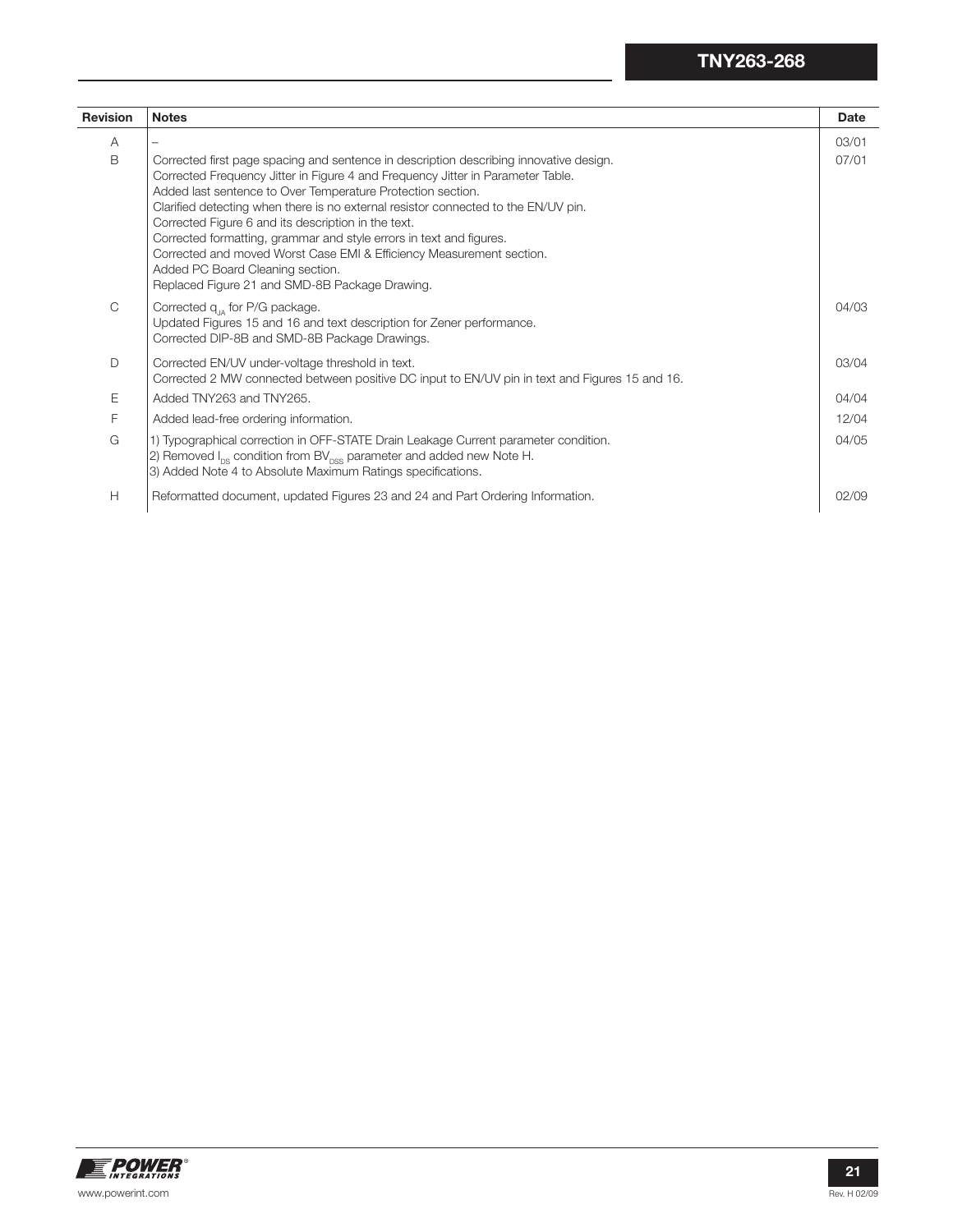#### **For the latest updates, visit our website: www.powerint.com**

Power Integrations reserves the right to make changes to its products at any time to improve reliability or manufacturability. Power Integrations does not assume any liability arising from the use of any device or circuit described herein. POWER INTEGRATIONS MAKES NO WARRANTY HEREIN AND SPECIFICALLY DISCLAIMS ALL WARRANTIES INCLUDING, WITHOUT LIMITATION, THE IMPLIED WARRANTIES OF MERCHANTABILITY, FITNESS FOR A PARTICULAR PURPOSE, AND NON-INFRINGEMENT OF THIRD PARTY RIGHTS.

#### **Patent Information**

The products and applications illustrated herein (including transformer construction and circuits external to the products) may be covered by one or more U.S. and foreign patents, or potentially by pending U.S. and foreign patent applications assigned to Power Integrations. A complete list of Power Integrations patents may be found at www.powerint.com. Power Integrations grants its customers a license under certain patent rights as set forth at http://www.powerint.com/ip.htm.

#### **Life Support Policy**

POWER INTEGRATIONS PRODUCTS ARE NOT AUTHORIZED FOR USE AS CRITICAL COMPONENTS IN LIFE SUPPORT DEVICES OR SYSTEMS WITHOUT THE EXPRESS WRITTEN APPROVAL OF THE PRESIDENT OF POWER INTEGRATIONS. As used herein:

- 1. A Life support device or system is one which, (i) is intended for surgical implant into the body, or (ii) supports or sustains life, and (iii) whose failure to perform, when properly used in accordance with instructions for use, can be reasonably expected to result in significant injury or death to the user.
- 2. A critical component is any component of a life support device or system whose failure to perform can be reasonably expected to cause the failure of the life support device or system, or to affect its safety or effectiveness.

The PI logo, TOPSwitch, TinySwitch, LinkSwitch, DPA-Switch, PeakSwitch, EcoSmart, Clampless, E-Shield, Filterfuse, StakFET, PI Expert and PI FACTS are trademarks of Power Integrations, Inc. Other trademarks are property of their respective companies. ©2001, Power Integrations, Inc.

#### **Power Integrations Worldwide Sales Support Locations**

# World Headquarters

5245 Hellyer Avenue San Jose, CA 95138, USA. Main: +1-408-414-9200 Customer Service: Phone: +1-408-414-9665 Fax: +1-408-414-9765 e-mail: usasales@powerint.com

#### China (Shanghai)

Room 1601/1610, Tower 1 Kerry Everbright City No. 218 Tianmu Road West Shanghai, P.R.C. 200070 Phone: +86-021-6354-6323 Fax: +86-021-6354-6325 e-mail: chinasales@powerint.com Italy

#### China (Shenzhen)

Rm A, B & C 4th Floor, Block C, Electronics Science and Technology Bldg., 2070 Shennan Zhong Rd, Shenzhen, Guangdong, China, 518031 Phone: +86-755-8379-3243 Fax: +86-755-8379-5828 e-mail: chinasales@powerint.com Germany Rüeckertstrasse 3 D-80336, Munich Germany Phone: +49-89-5527-3910 Fax: +49-89-5527-3920 e-mail: eurosales@powerint.com

#### India

#1, 14th Main Road Vasanthanagar Bangalore-560052 India Phone: +91-80-4113-8020 Fax: +91-80-4113-8023 e-mail: indiasales@powerint.com

Via De Amicis 2 20091 Bresso MI Italy Phone: +39-028-928-6000 Fax: +39-028-928-6009 e-mail: eurosales@powerint.com

Japan Kosei Dai-3 Bldg. 2-12-11, Shin-Yokomana, Kohoku-ku Yokohama-shi Kanagwan 222-0033 Japan Phone: +81-45-471-1021 Fax: +81-45-471-3717 e-mail: japansales@powerint.com

#### Korea RM 602, 6FL

Korea City Air Terminal B/D, 159-6 Samsung-Dong, Kangnam-Gu, Seoul, 135-728, Korea Phone: +82-2-2016-6610 Fax: +82-2-2016-6630 e-mail: koreasales@powerint.com

#### **Singapore**

51 Newton Road #15-08/10 Goldhill Plaza Singapore, 308900 Phone: +65-6358-2160 Fax: +65-6358-2015 e-mail: singaporesales@powerint.com

#### Taiwan

5F, No. 318, Nei Hu Rd., Sec. 1 Nei Hu Dist. Taipei 114, Taiwan R.O.C. Phone: +886-2-2659-4570 Fax: +886-2-2659-4550 e-mail: taiwansales@powerint.com

#### Europe HQ

1st Floor, St. James's House East Street, Farnham Surrey GU9 7TJ United Kingdom Phone: +44-1252-730-141 Fax: +44-1252-727-689 e-mail: eurosales@powerint.com

Applications Hotline World Wide +1-408-414-9660

Applications Fax World Wide +1-408-414-9760